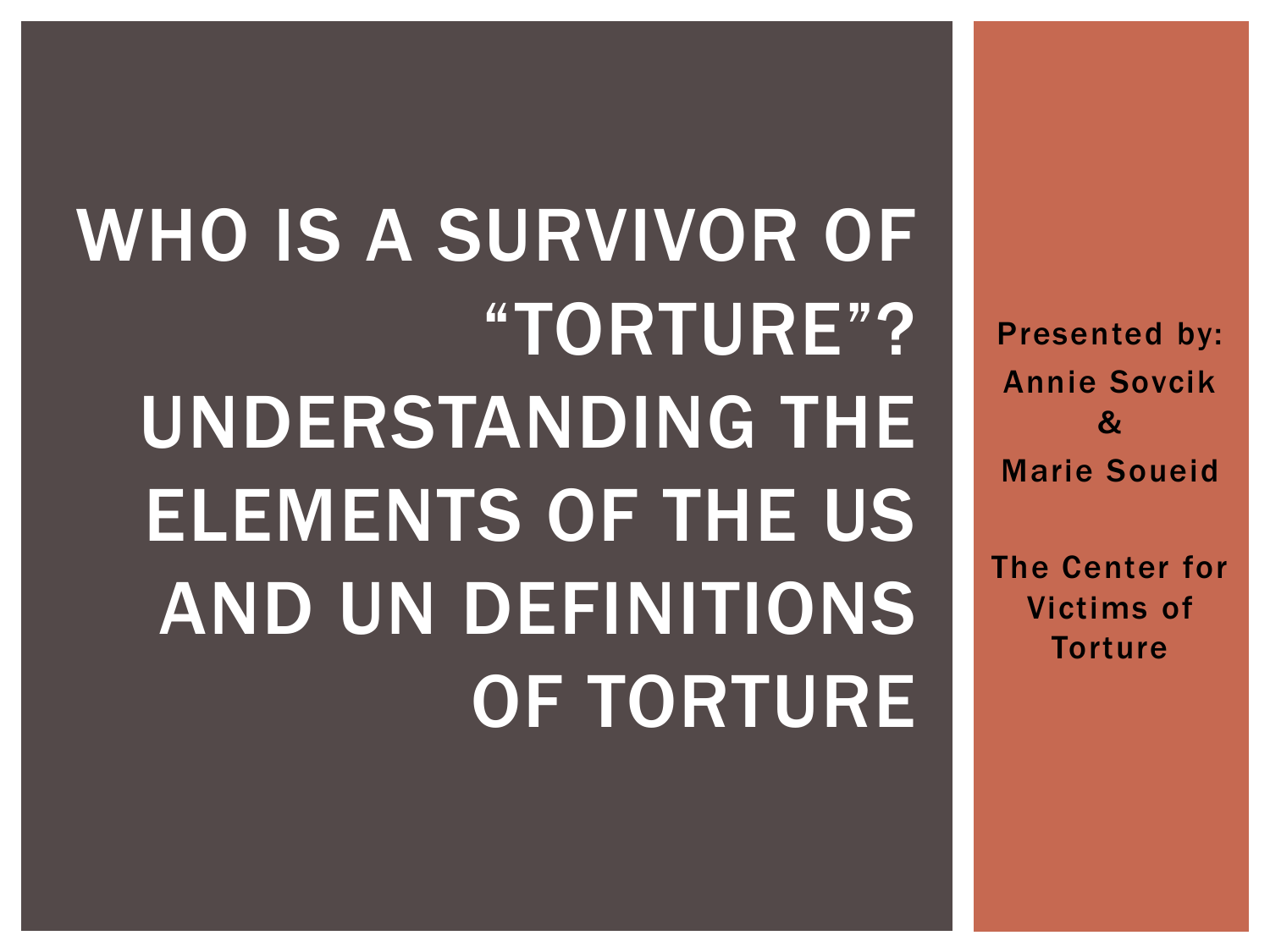#### WEBINAR OBJECTIVES

- Understand the basic elements, as well as differences, between the U.S. and UN definitions of torture and the refugee definition.
- **Increase analytical skills in applying the legal definitions** of torture to factual case scenarios.
- **Conduct elemental analyses on the legal basis for** determining eligibility under ORR and UN funding.
- Understand the following elements in the two definitions of torture: *color of law*, *acquiescence*, *custody and control*, and *purposes* for torture.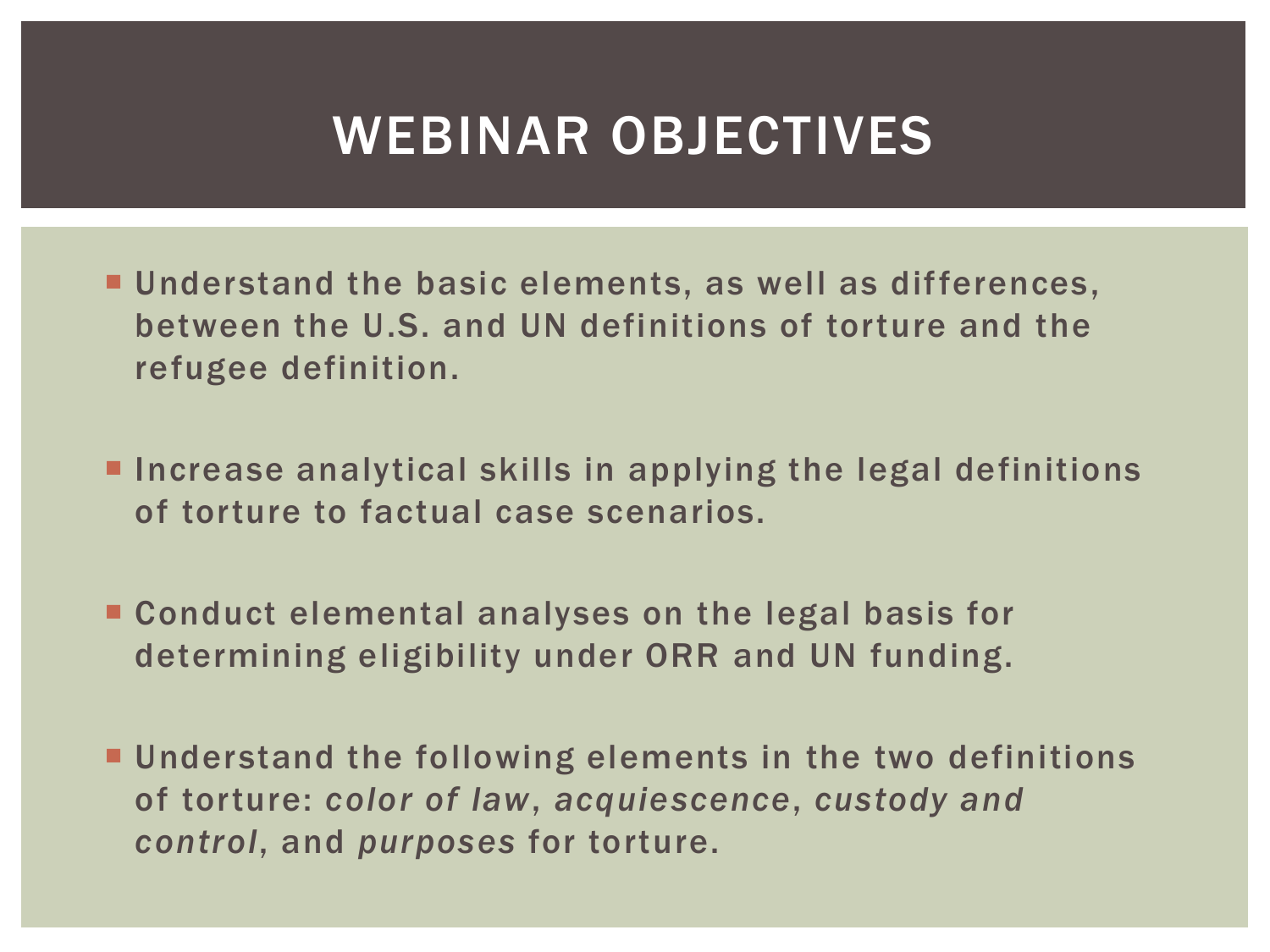# ELIGIBILITY FOR SERVICES AUTHORIZED BY THE TVRA

- **The TVRA authorizes the executive branch to provide grants to** U.S. and foreign treatment centers and programs providing direct services, whether rehabilitative, social, or legal, to victims of torture or providing research and training for such services.
- This act provided that torture is defined in accordance with the criminal definition in the Torture Act.
- **Under guidance issued in 2008 by ORR, service providers** receiving ORR funding under the TVRA must assess whether prospective clients fit the legal definition of survivors of torture.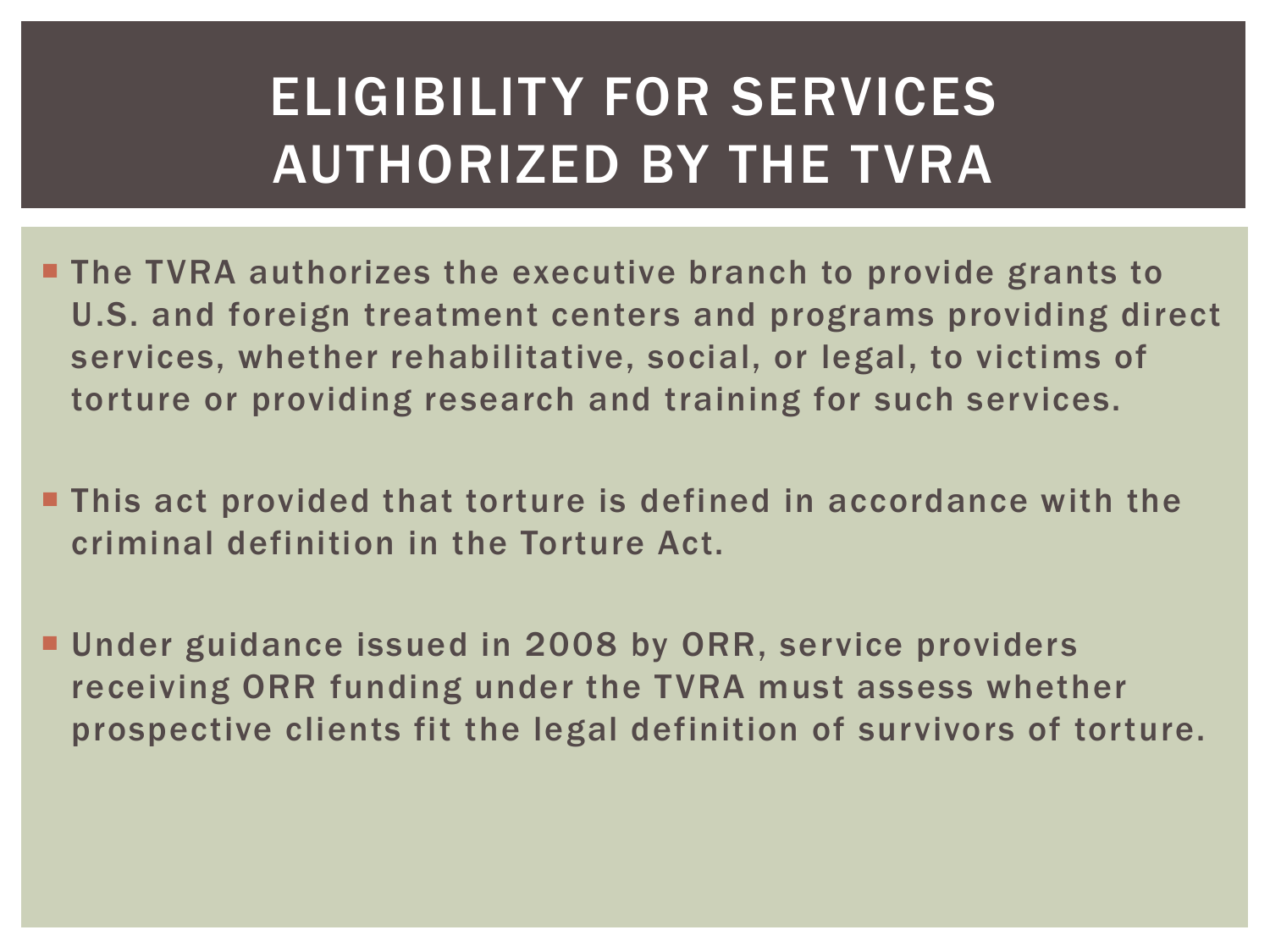#### WHAT IS "TORTURE"?

 *Jus cogens* norm: fundamental principle from which no nation may derogate or waiver under any circumstances. All countries are bound by this prohibition.

**Never justified.** 

**The definition of torture varies across countries, even as most** have ratified the UN Convention Against Torture and Other Cruel, Inhuman or Degrading Treatment or Punishment (CAT).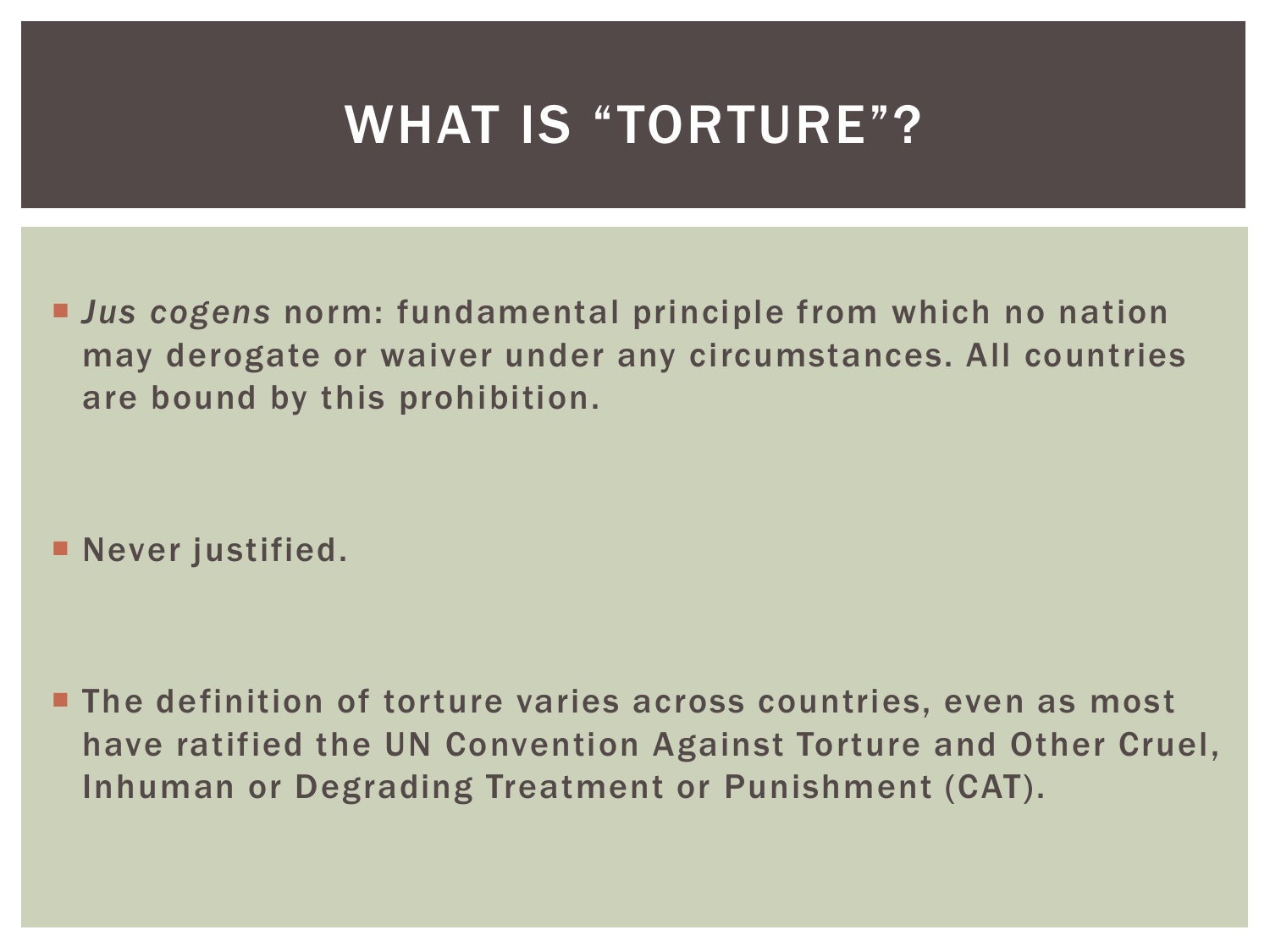#### CONVENTION AGAINST TORTURE

- CAT was adopted by the UN General Assembly in 1984 and currently has 158 State Parties.
- **The United States ratified the CAT in 1994 upon passing** legislation criminalizing torture abroad and submitting instruments of ratification.
- **Even as the United States is a party to CAT, the specific legal** statutes and regulations that define torture under US law have significant differences from CAT.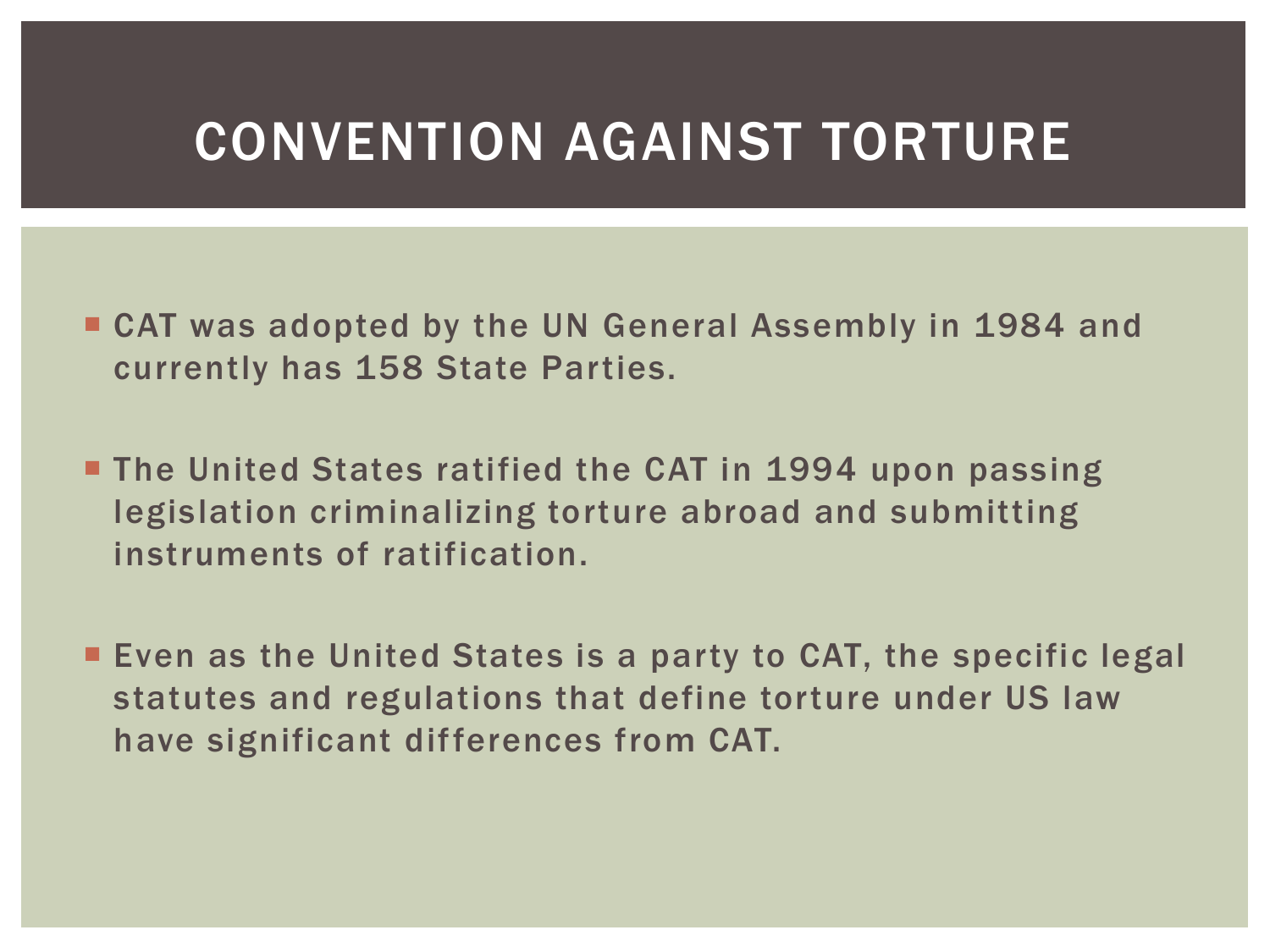# HOW DOES CAT DEFINE "TORTURE"?

#### ■ "any act

**E** by which severe pain or suffering, whether physical or mental,

- **Example 1 is intentionally inflicted on a person**
- **Firm 6 Is 19 Is 10 Is 10 Is 10 Is 10 Is 10 Is 10 Is 10 Is 10 Is 10 Is 10 Is 10 Is 10 Is 10 Is 10 Is 10 Is 10 I** information or a confession, punishing him for an act he or a third person has committed or is suspected of having committed, or intimidating or coercing him or a third person, or for any reason based on discrimination of any kind,
- when such pain or suffering is inflicted by or at the instigation of or with the consent or acquiescence of a public official or other person acting in an official capacity.
- It does not include pain or suffering arising only from, inherent or incidental to lawful sanctions."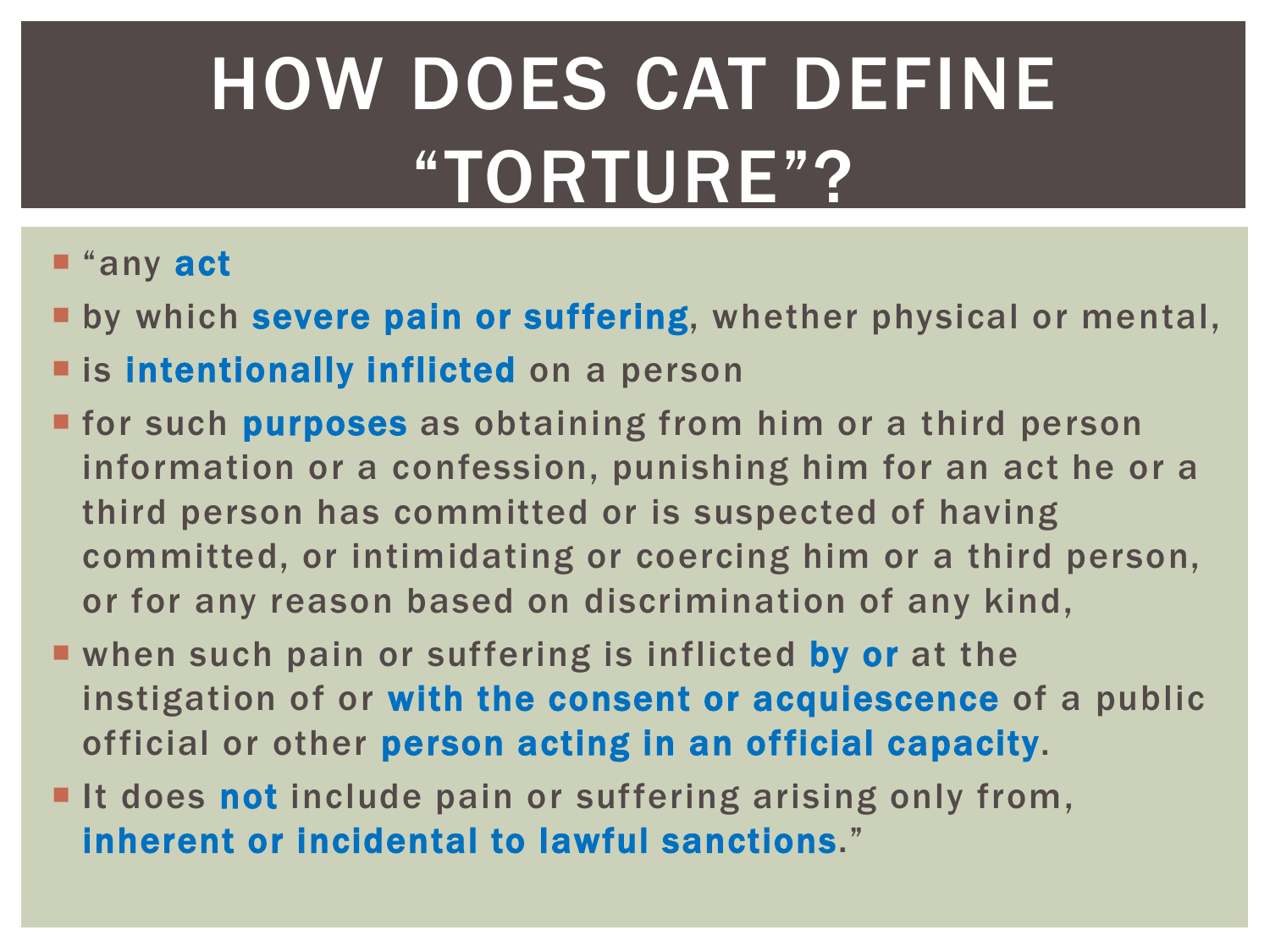# U.S. TORTURE CONVENTION IMPLEMENTATION ACT OF 1994

 Although passed to fulfill its obligations under the CAT and ratify the treaty, the Torture Act – and thus the controlling definition of "torture" in U.S. law – modified important elements of the CAT and UN definition.

#### **The Torture Act defines torture as:**

- **F** "an **act** committed by a person
- **Example 2 Fig. 2 Fig. 2 Fig. 7 Fig. 7 Fig. 7 Fig. 7 Fig. 7 Fig. 7 Fig. 7 Fig. 7 Fig. 7 Fig. 7 Fig. 7 Fig. 7 Fig. 7 Fig. 7 Fig. 7 Fig. 7 Fig. 7 Fig. 7 Fig. 7 Fig. 7 Fig. 7 Fig. 7 Fig. 7 Fig. 7 Fig. 7 Fig. 7 Fig. 7 Fig. 7 F**
- **Specifically intended to inflict**
- **Severe** physical or mental pain or suffering
- (other than pain or suffering incidental to lawful sanctions) upon another person
- within his custody or physical control."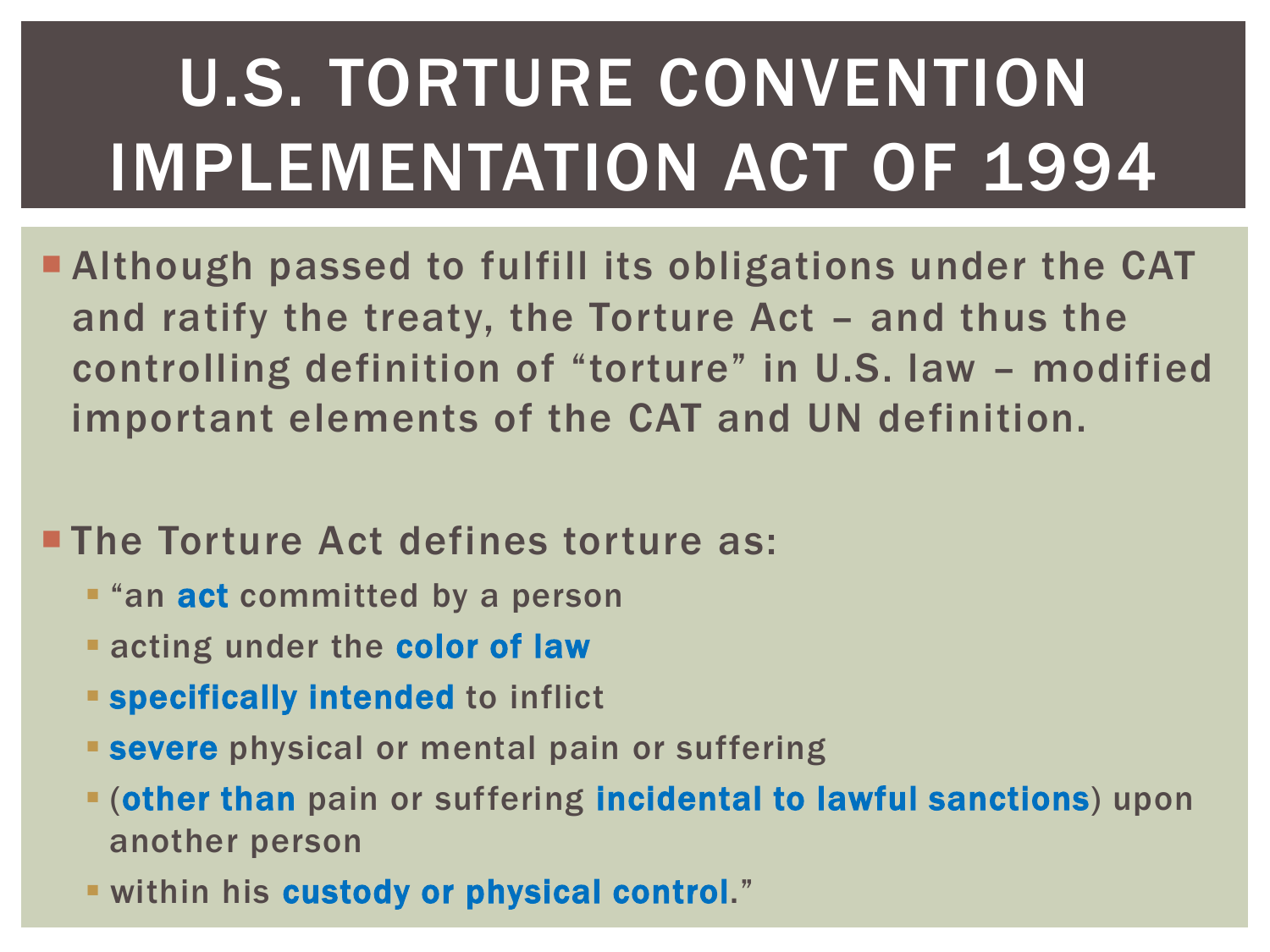#### KEY DIFFERENCES BETWEEN CAT AND THE TORTURE ACT

- **The U.S. requires specific intent to bring about the severe pain or** suffering inflicted, not merely the general intent to commit the act, seemingly required in the CAT.
- **The U.S. definition includes the additional element of "custody or** physical control" of the actor over the victim, a requirement absent from the UN definition.
- **The U.S. definition seemingly heightened the standard for** government involvement, requiring the act to be committed "under the color of law;" rather than merely requiring official "acquiescence."
- **The U.S. definition removed the requirement** that torture be carried out for one of the various enumerated purposes.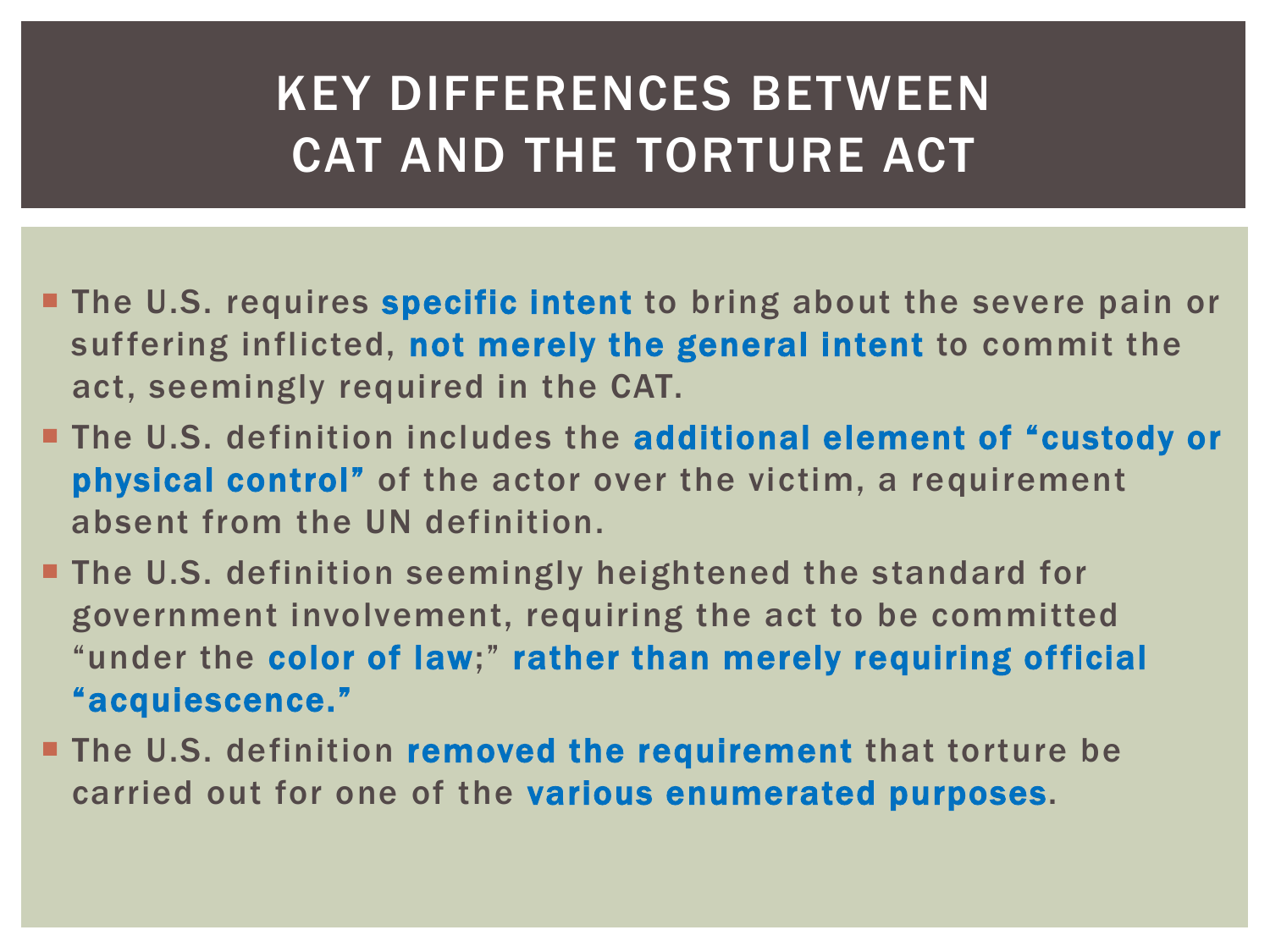### FACT PATTERN 1

Carlos, a school teacher, lived in Santo Domingo, Colombia where the government was planning to build an oil pipeline. Occidental, a private U.S. based security company, was providing security for the construction of the pipeline. It had a contract with the Colombian armed forces that allowed Occidental to carry out "all means necessary" to protect the pipeline. Occidental was paid directly by the Colombian government for its services. There was no coordination on operations between the Colombian government and Occidental. The local government maintained a police station and local governor for day -to-day city operations.

As the construction was beginning, Carlos organized a protest against the presence of the oil pipeline. During the protest scuffles broke out between Occidental troops and demonstrators. Occidental opened up fire to disperse demonstrators. As Carlos ran away, Occidental troops caught up with him and started beating him severely in a small alley. They told him to never try to demonstrate against the pipeline again or he would be thrown in jail. This lasted a few minutes, but eventually he was able to escape. Carlos never told the Colombian police that he was beaten by Occidental's troops and never filed a complaint. Colombia did not terminate or change its relationship with Occidental. Colombia has not prosecuted anyone for the assault on protesters.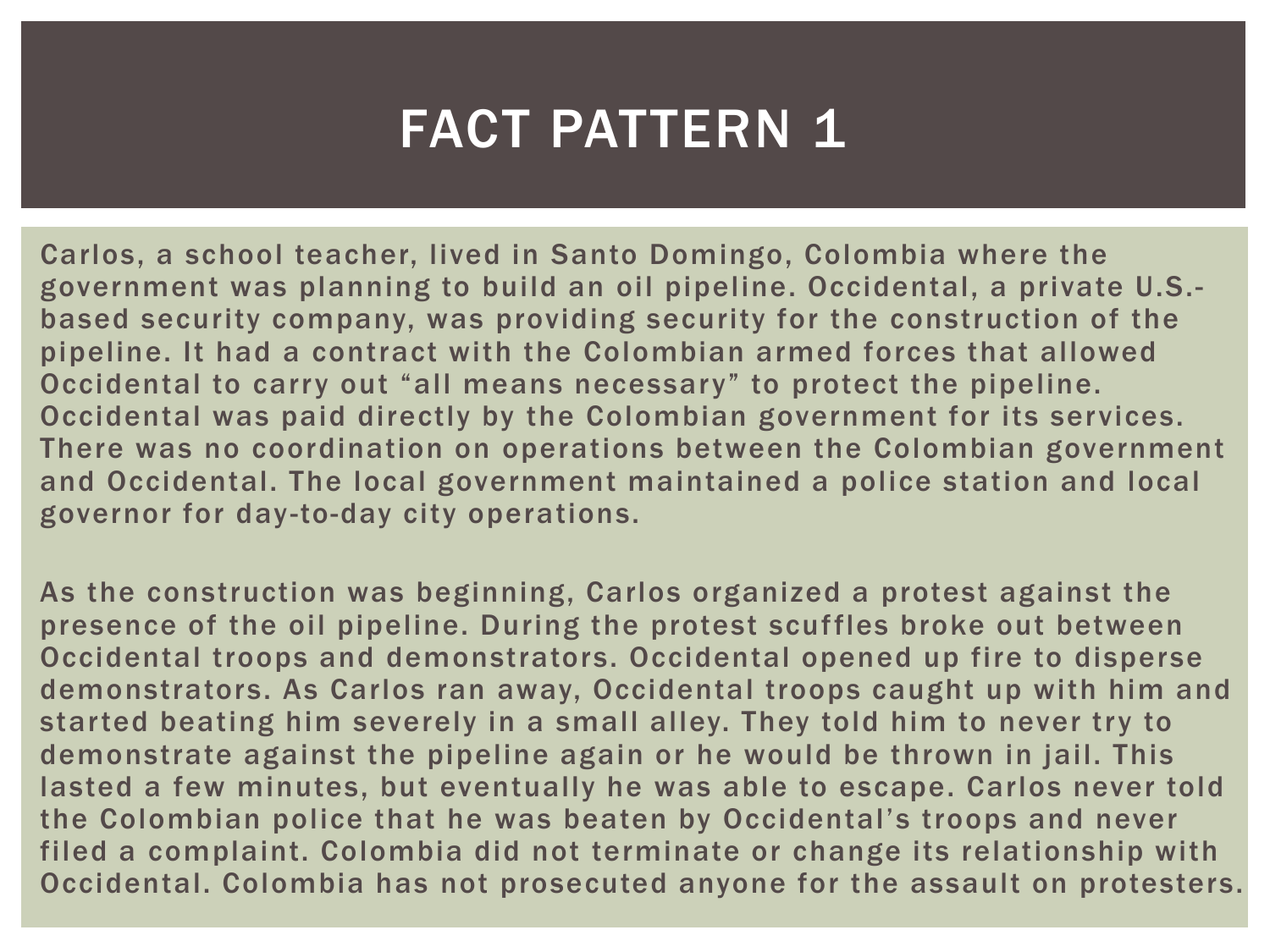### FACT PATTERN 1

Carlos, a school teacher, lived in Santo Domingo, Colombia where the government was planning to build an oil pipeline. Occidental, a private U.S. based security company, was providing security for the construction of the pipeline. It had a contract with the Colombian armed forces that allowed Occidental to carry out "all means necessary" to protect the pipeline. Occidental was paid directly by the Colombian government for its services. There was no coordination on operations between the Colombian government and Occidental. The local government maintained an active police station and local governor for day -to-day city operations in Santo Domingo.

As the construction was beginning, Carlos organized a protest against the presence of the oil pipeline. During the protest scuffles broke out between Occidental troops and demonstrators. Occidental opened up fire to disperse demonstrators. As Carlos ran away, Occidental troops caught up with him and started beating him severely in a small alley. They told him to never try to demonstrate against the pipeline again or he would be thrown in jail. This lasted a few minutes, but eventually he was able to escape. Carlos never told the Santo Domingo police that he was beaten by Occidental's troops and never filed a complaint. Colombia did not terminate or change its relationship with Occidental. Colombia has not prosecuted anyone for the assault on protesters.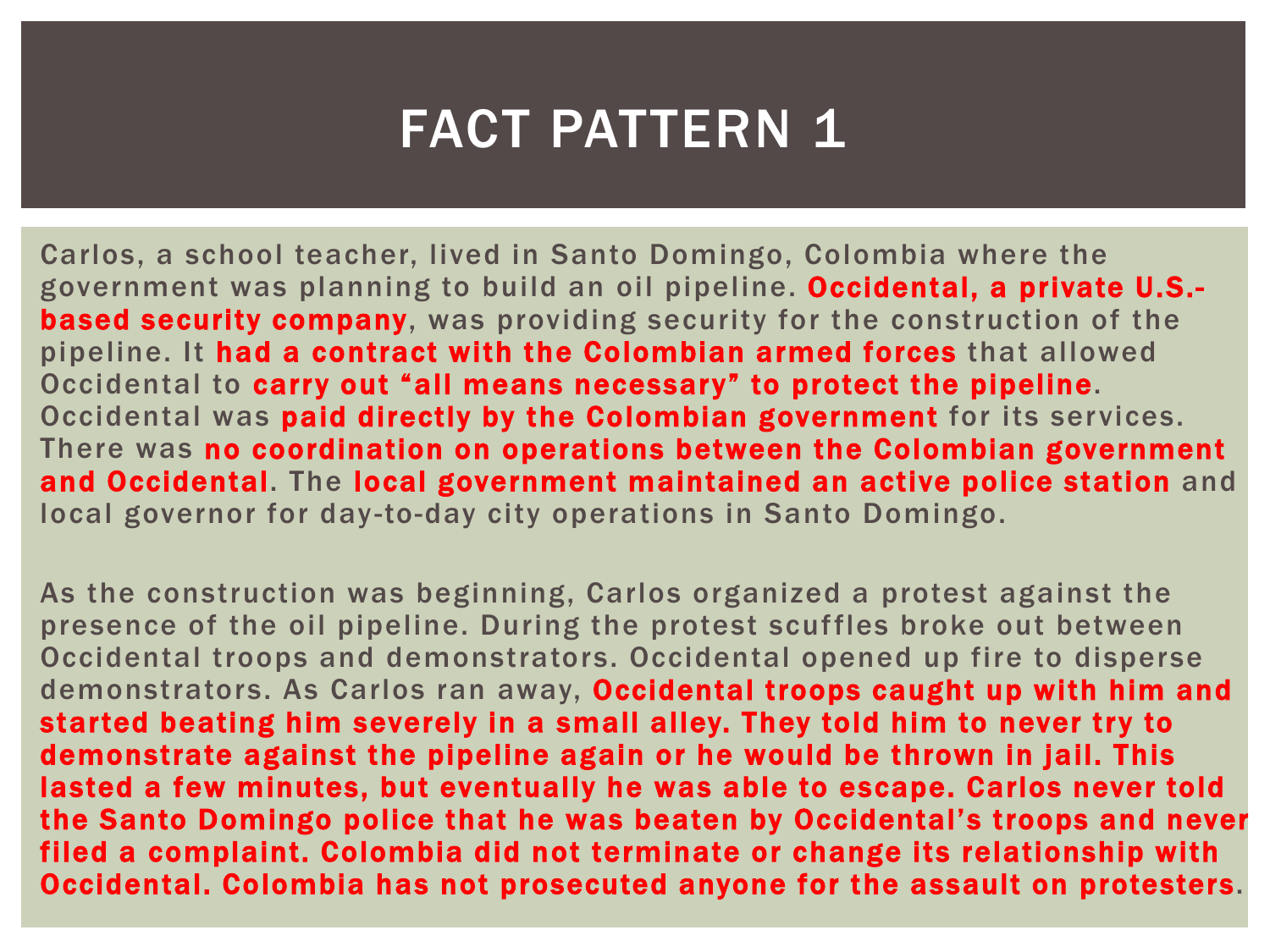## COMPARISON: SPECIFIC V. GENERAL INTENT

- **The Torture Act requires specific intent to bring about the** severe pain or suffering.
- CAT does not clarify as to specific or general intent, which experts have interpreted to mean general (intent to commit the act).
- **ORR** guidance on the Torture Act: Do not need to reconstruct the perpetrators' state of mind--cannot be accidental or random but must be apparent he either wanted or would have known the pain or suffering would occur.
- **E** Courts: Can take into account all of the surrounding circumstances to determine the perpetrator's intent.
- **Practically, this difference is very important in a criminal** context—whether the defendant had the requisite mental state to be convicted of the crime of torture.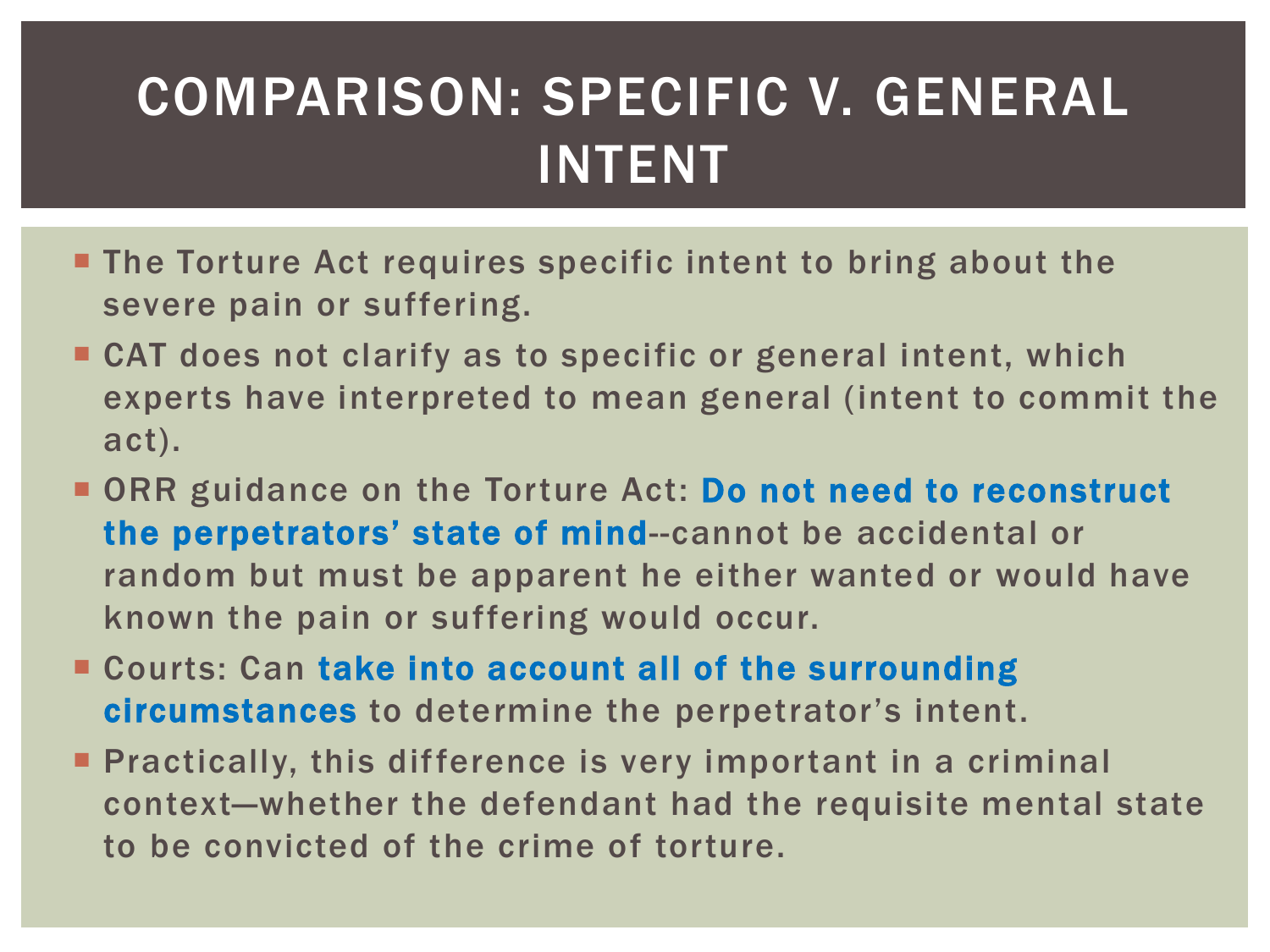# COMPARISON: "CUSTODY OR PHYSICAL CONTROL"

- **Under the Torture Act, custody or physical control is a central** element of torture; however it is excluded from the UN definition.
- Certain acts of torture arise mainly in detention centers or when the victim is under the exclusive control of the custodian. However, custody and physical control are broader than contexts of imprisonment.
- **Department of Justice guidance on which ORR relies does not** interpret this element because it guides U.S. interrogators, in which case custody is presumed.
- **ORR's guidance indicates that if the perpetrator seizes "the** individual for the time necessary for him to suffer [severely] against his will" then the element of custody and control is met.
- Difficult unanswered cases: persistent stalking, home invasions, temporary custody or control (like blocking an alley).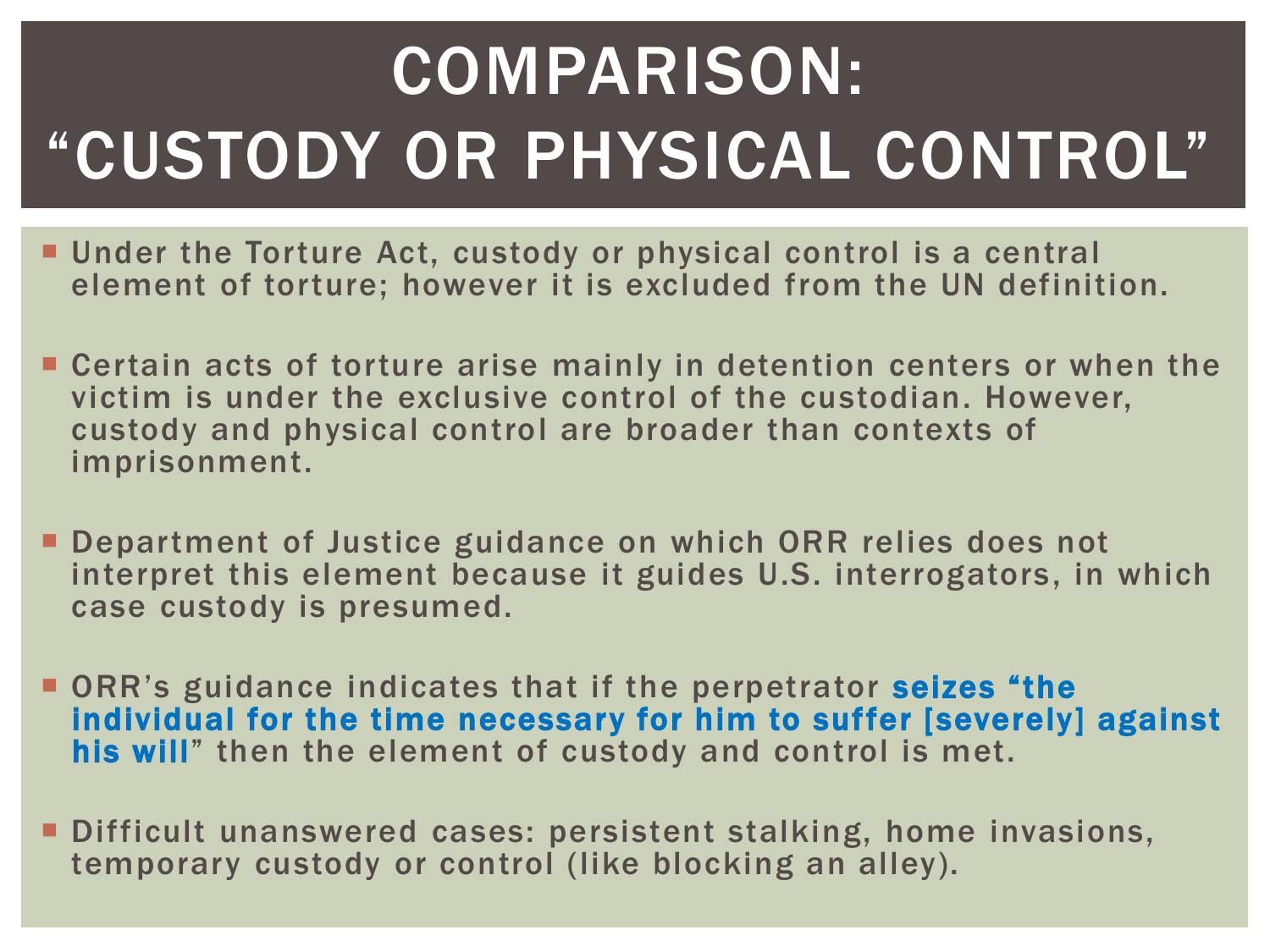# COMPARISON: "COLOR OF LAW" V. "ACQUIESCENCE"

- **The U.S. Torture Act** requires that to constitute torture, the act must have been committed under "the color of law."
- **CAT** is more permissive providing that "pain or suffering is inflicted by or at the instigation of or with the consent or acquiescence of a public official or other person acting in an official capacity."
	- Cannot be entirely a private person acting in a personal capacity.
- **The legislative history for the Torture Act indicates that Congress** intended "color of law" to be synonymous with the requirement for government involvement in the CAT, namely, awareness of—or, acquiescence in—such activity.
	- U.S. courts have not interpreted "color of law" as defined in the Torture Act.
	- Despite its seeming origins in the term "acquiescence," in other areas of US law "color of law" has led to a strict requirement that the acts be perpetrated by or at the instigation of government officials (even through the active participation of just one individual).
- **ORR** guidance seemingly adopts the definition of "acquiescence" that most circuit courts have elaborated on in interpreting the CAT for non-refoulement purposes, which requires "willful blindness" by government officials.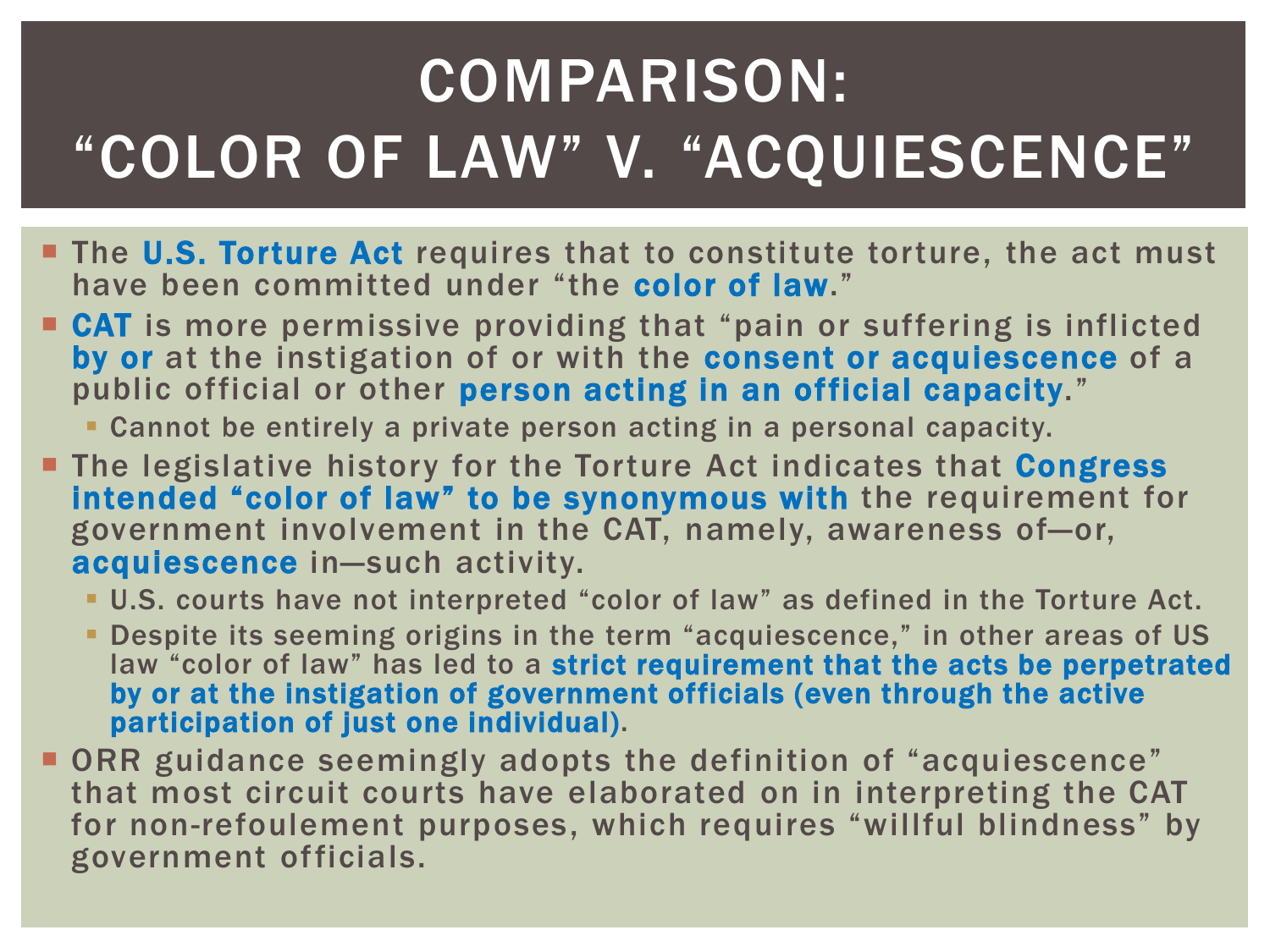#### CAT: ACQUIESCENCE

- **The UN Committee Against Torture: "Where State authorities or** others acting in official capacity or under colour of law, know or have reasonable grounds to believe that acts of torture or ill-treatment are being committed by non-State officials or private actors and they fail to exercise their due diligence to prevent, investigate, prosecute and punish such non-State officials or private actors consistently with the Convention, the State bears responsibility[.]"
- **A** state's failure to "exercise due diligence to intervene to stop, sanction and provide remedies to victims of torture facilities and enables non-State actors to commit" such acts. Therefore, "the State's indifference or inaction provides a form of encouragement and/or de facto permission."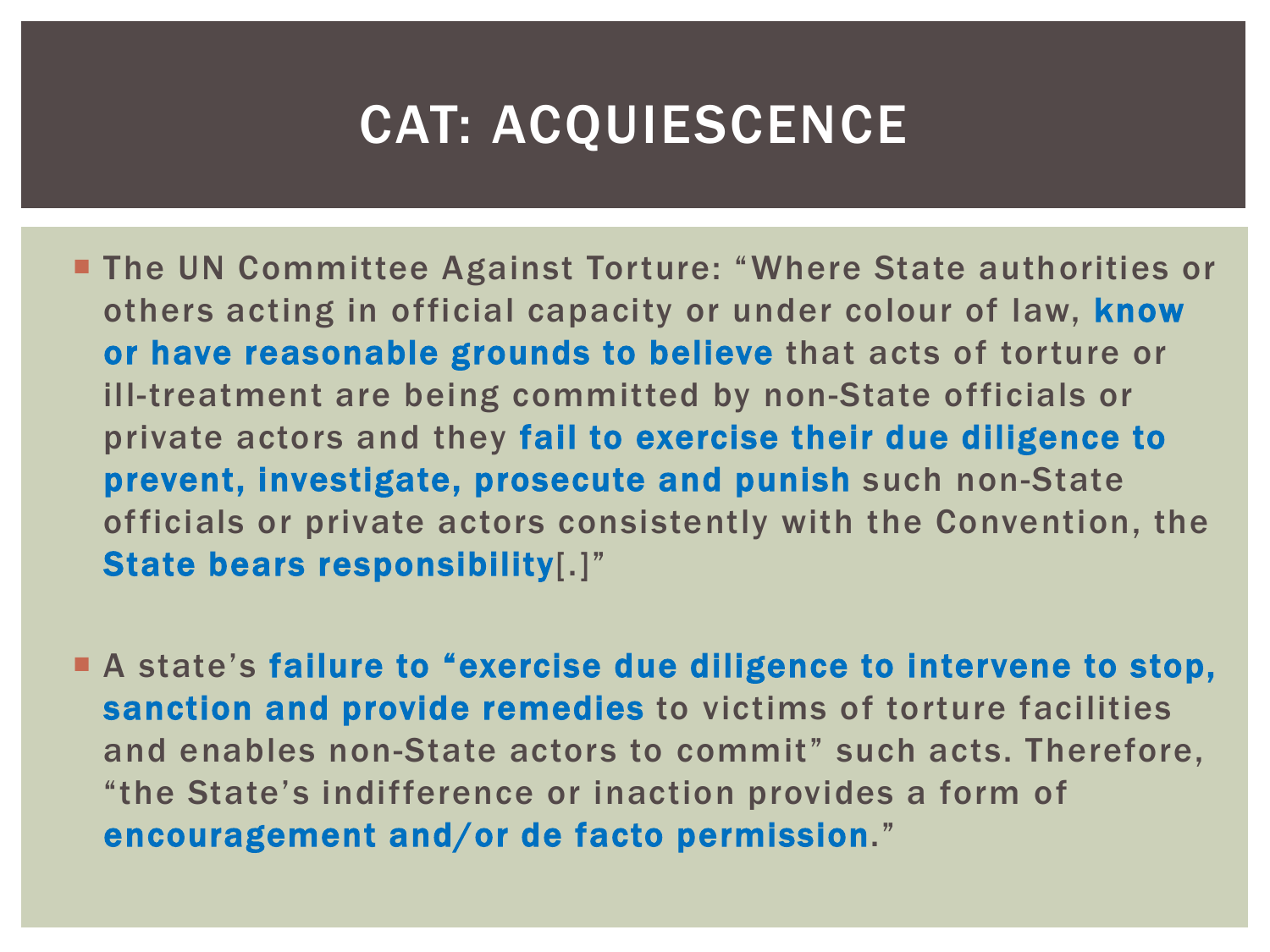### CAT: ACQUIESCENCE

- **The Committee Against Torture has found acquiescence in** domestic violence cases where states fail to prevent, investigate, or prosecute acts of torture by a non-state actor who knew or could have known of the severe ill-treatment.
- **The UN Special Rapporteur on Torture, Juan Méndez has noted in** the context of sexual and gender-based violence that "if a country knows or ought to have known that violence was occurring and fails to comply with their due diligence obligations to prevent, investigate, prosecute and punish, then there is state responsibility. In other words, if the country is negligent in letting a private actor perpetuate torture or cruel, inhuman and degrading treatment – for our purposes that person is a state agent."
- Radika Coomaraswamy, UN Special Rapporteur of Violence Against Women argues that domestic violence mirrors the elements of torture including state action, whether active or passive.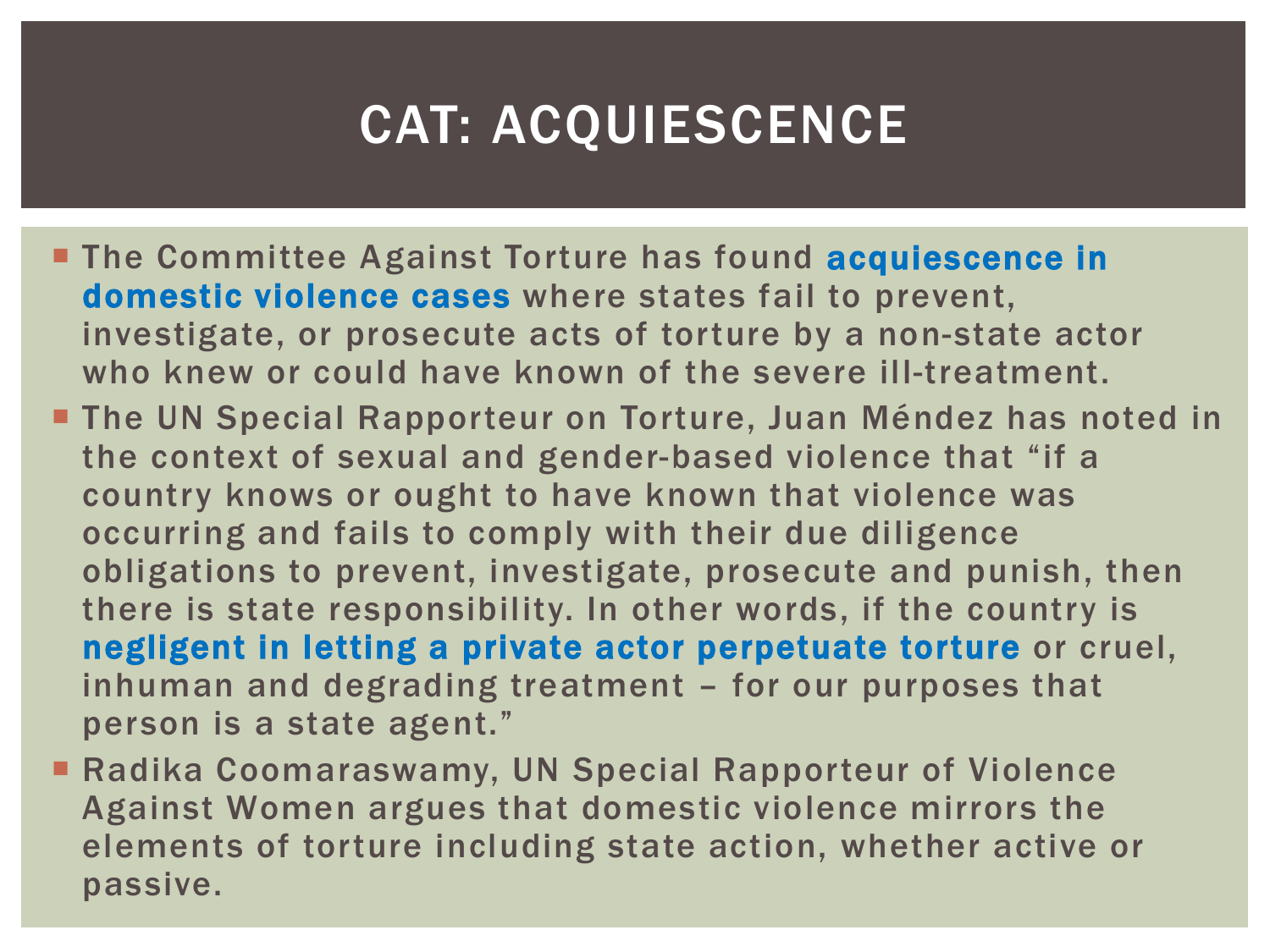#### FACT PATTERN 2

Marisol and her two children lived in San Salvador, El Salvador. They have been subjected to severe beating and abuse by her husband. Her husband is a member of the MS-13 gang. She was too afraid to leave him because the gang controls such large swaths of the city that she knew he could find her anywhere. After years of consistent abuse, she sought the help of a NGO that operates underground to assist victims of domestic abuse, hoping they could help her and her kids escape El Salvador. They connected her with a police officer that was keen to stop gang violence in San Salvador and she filed a complaint. She knew that normally, the police are either too afraid or too loyal to the gangs to investigate abuses by gang members. They told her there was nothing they could do.

The government claims to be combatting the gang, it is almost powerless over the members and their actions. The gang even threatens or bribes the local police and authorities. And there is a well-known collaboration between the police and the gang. The local government has never prosecuted a domestic violence case against a gang member, even though the problem is widespread throughout the city. Marisol escaped to the United States.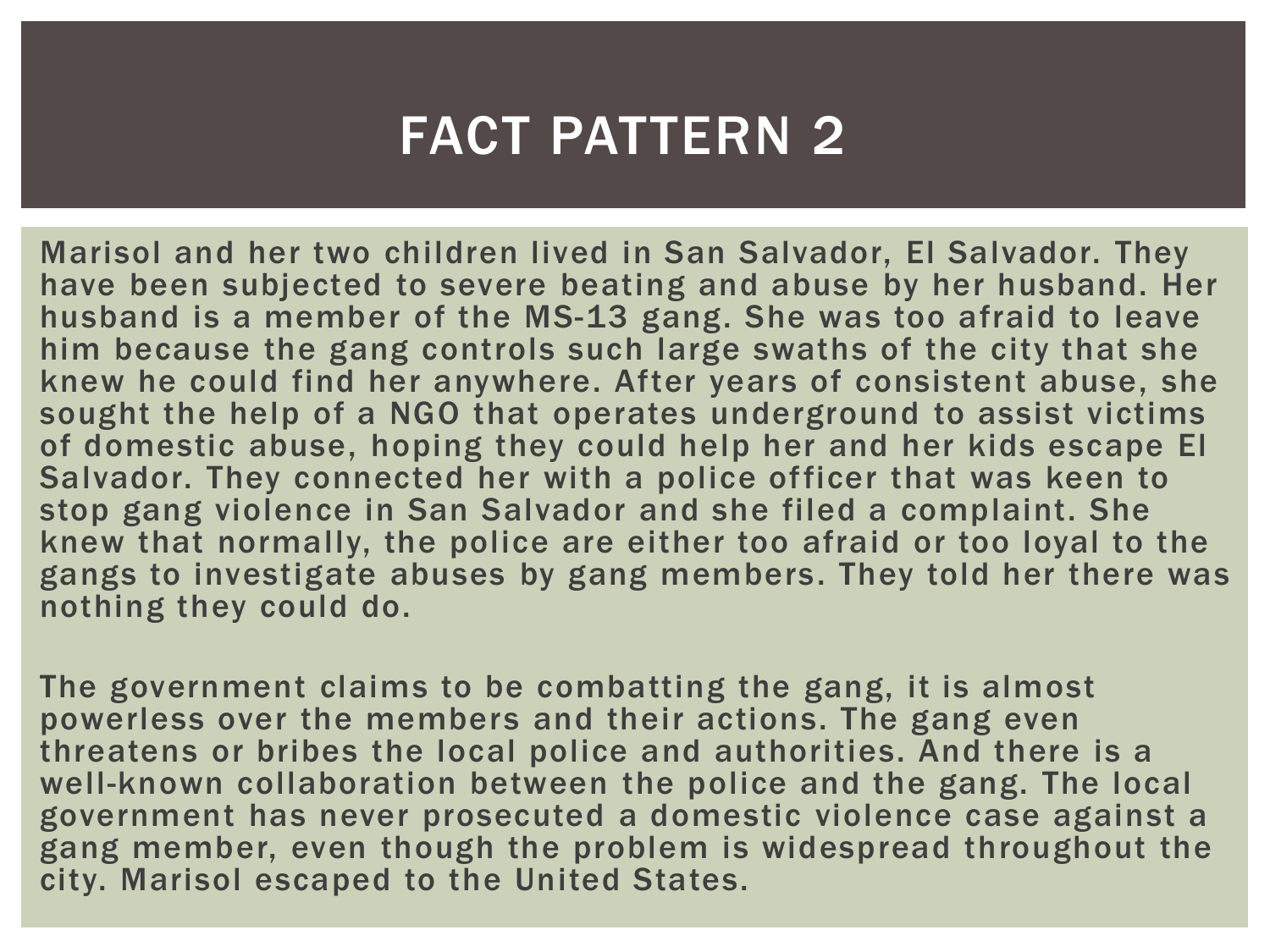#### FACT PATTERN 2

Marisol and her two children lived in San Salvador, El Salvador. They have been subjected to severe beating and abuse by her husband. Her husband is a member of the MS-13 gang. She was too afraid to leave him because the gang controls such large swaths of the city that she knew he could find her anywhere. After years of consistent abuse, she sought the help of a NGO that operates underground to assist victims of domestic abuse, hoping they could help her and her kids escape El Salvador. They connected her with a police officer that was keen to stop gang violence in San Salvador and she filed a complaint. She knew that normally, the police are either too afraid or too loyal to the gangs to investigate abuses by gang members.

Despite his desire to help, the police officer, after meeting with superiors, told her there was nothing he could do. The government says it is trying to combat the gang, it is almost powerless over the members and their actions. The gang even threatens or bribes the local police and authorities. And there is a well-known collaboration between the police and the gang. The local government has never prosecuted a domestic violence case against a gang member, even though the problem is widespread throughout the city. Marisol escaped to the United States.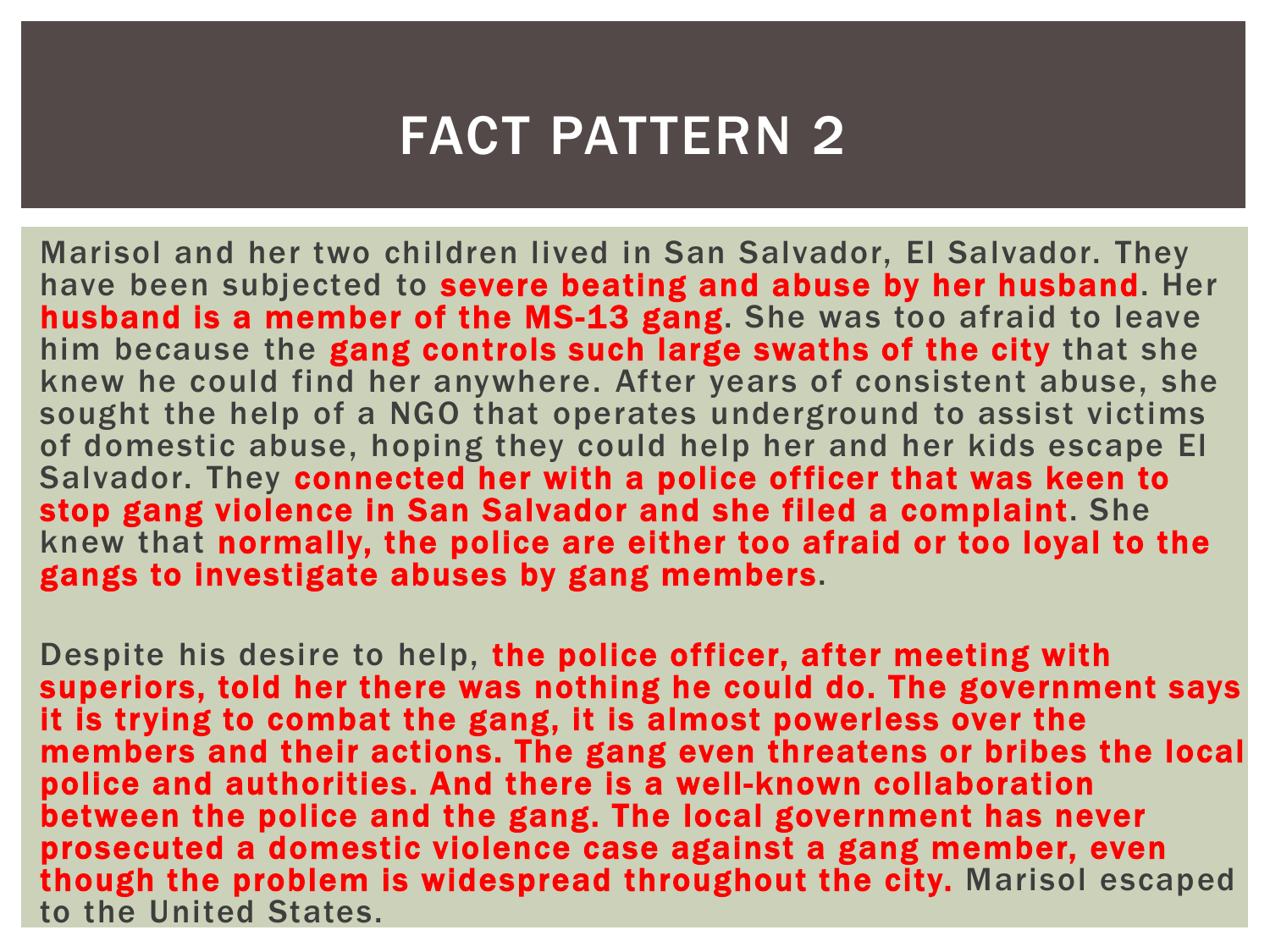#### COMPARISON: ENUMERATED PURPOSES

- CAT provides that to constitute torture an act must be carried out for one of the enumerated purposes: extracting a confession, obtaining information from the victim or a third person, punishment, intimidation or coercion, or discrimination.
- **This list is not exhaustive and the enumerated purposes are so** broad, it is rarely an obstacle in determining whether torture occurred.
- **The U.S. Torture Act does not limit the scope of torture based on** why the harms were inflicted—the motives of the torturer are irrelevant.
- Do not confuse the enumerated purposes of the CAT definition of torture with the definition of refugee.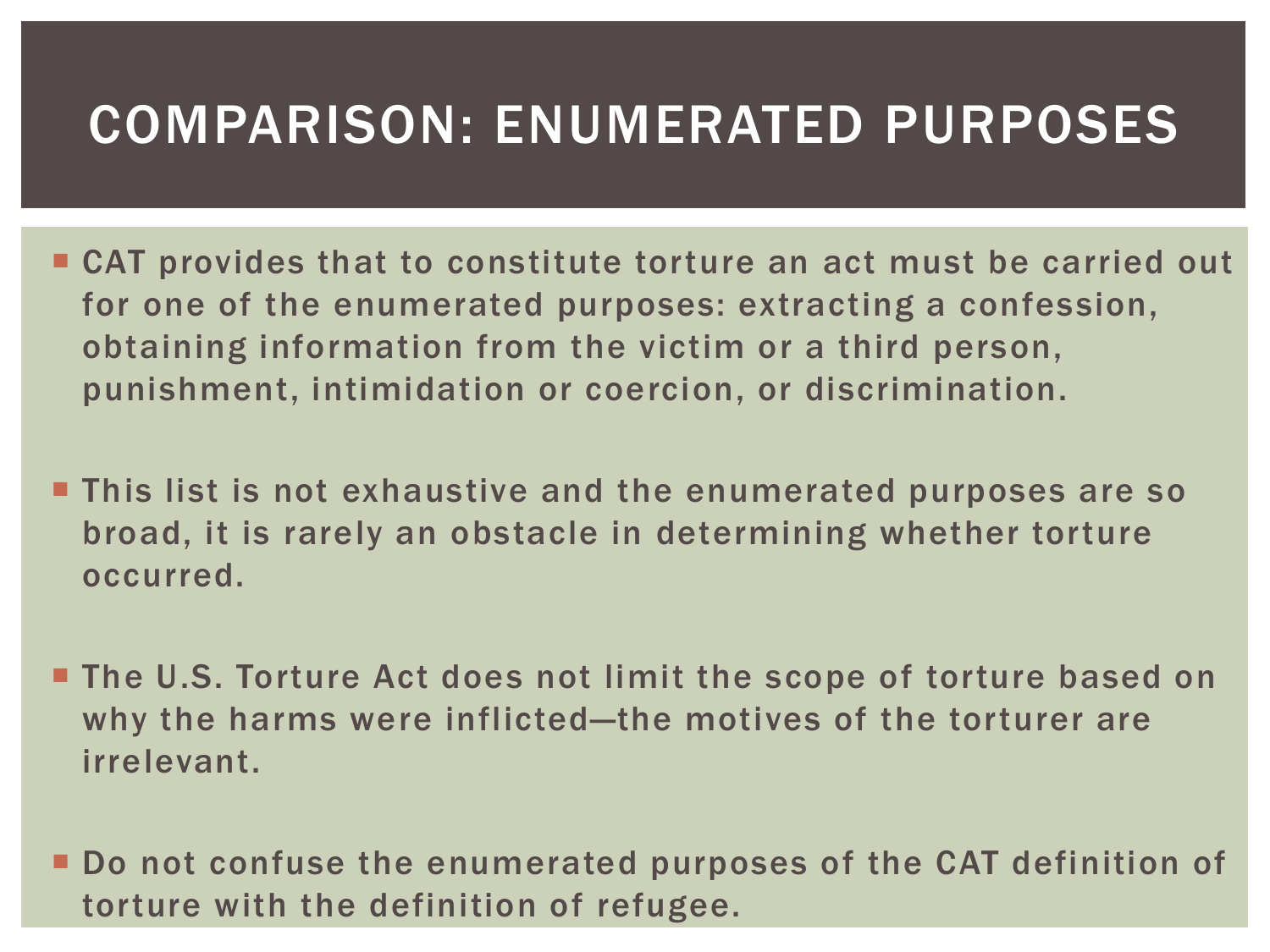### REFUGEE DEF'N: 5 GROUNDS

- **Eligibility for asylum or refugee status depends on an applicant** meeting the definition of "refugee." Under the Refugee Convention, a person is a refugee if they have crossed an international border and:
	- **T** "owing to a well-founded fear of being persecuted
	- for reasons of race, religion, nationality, membership of a particular social group or political opinion, is outside the country of his nationality
	- and is unable or, owing to such fear, is unwilling to avail himself of the protection of that country."
- One of the five grounds (race, religion, nationality, membership in a particular social group, or political opinion) must be the motivation. The U.S. torture definition does not have this requirement. And the UN CAT's purposes requirement are different than the refugee protected grounds.
- **Although some refugees are torture survivors, many are not and** vice versa.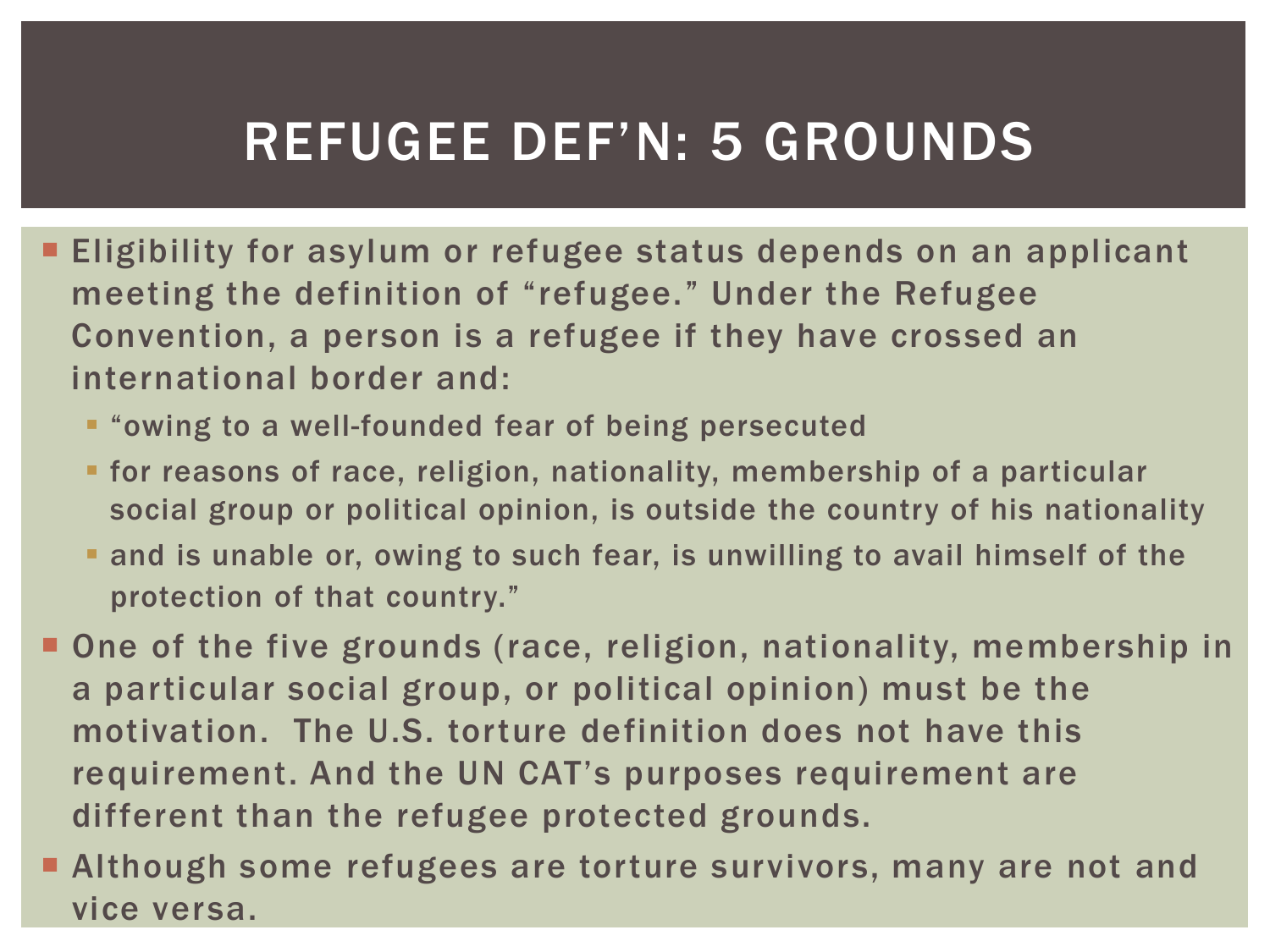## REFUGEE DEFINITION: UNWILLING OR UNABLE

- A refugee is defined as someone who is unwilling or unable to return to their country of origin.
- Refugee status is generally only granted when the state of origin cannot grant protection to an individual based on a well-founded fear of persecution.
- **The state may not have to be the persecutor, but must fail to** grant protection from the persecutor.
- **This is a much less stringent state action than the requirement** under either torture definitions, which require some deliberate or willful conduct by the state to either carry out the torturous act or to knowingly and purposefully ignore it and allow it to continue.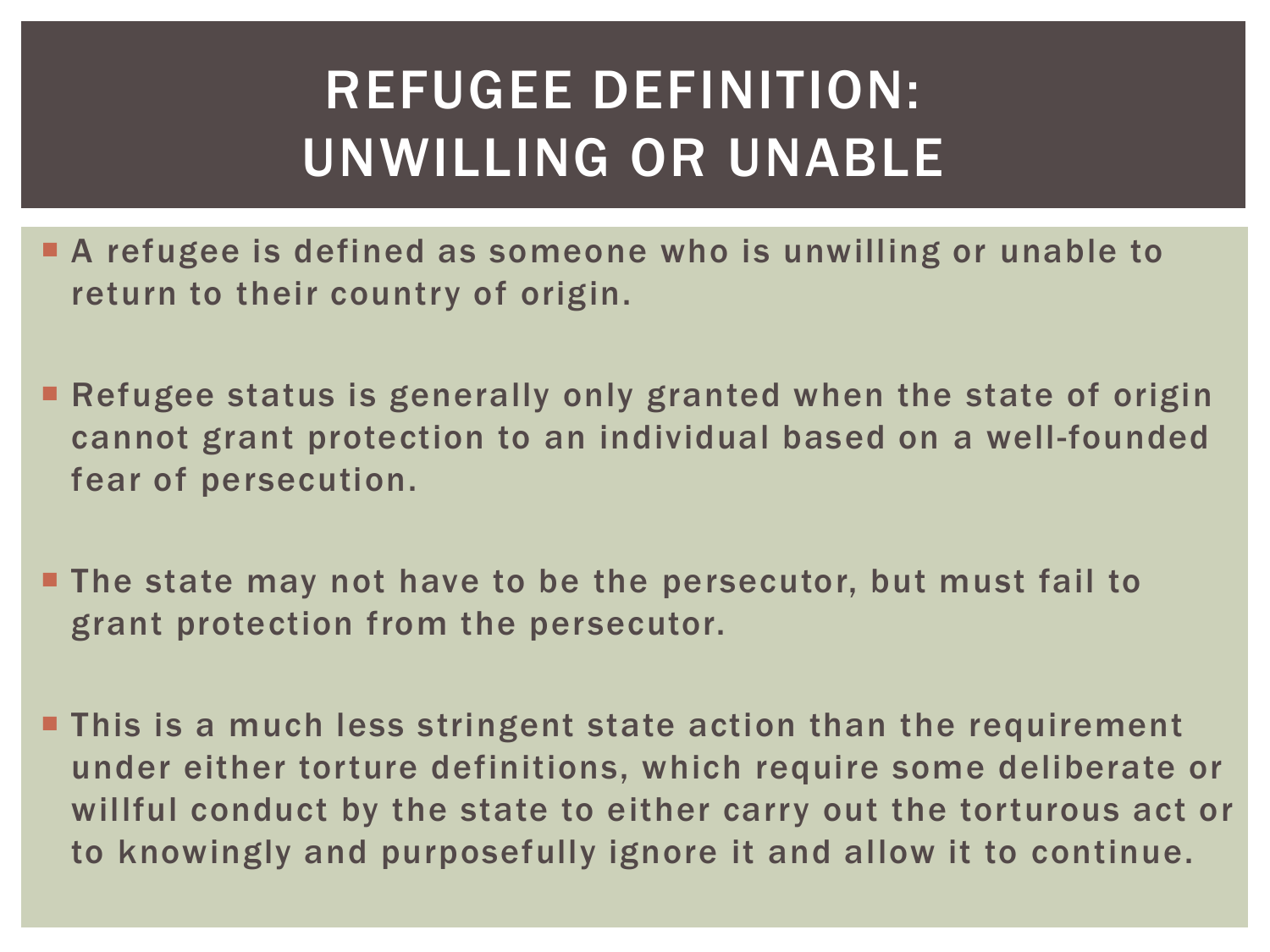# REQUIREMENTS FOR NON-REFOULEMENT PROTECTIONS UNDER CAT & U.S. LAW

I

- U.S. law incorporated CAT's definition word-for-word and element-by-element in determining eligibility for non- refoulement protection.
- **Example 3 of the CAT prohibits States Parties from the** expulsion, return (*refoulement*), or extradition of someone to "another State where there are substantial grounds for believing the person would be in danger of being subjected to torture."
- In determining whether an applicant is entitled to withholding or deferral of removal from the United States under CAT Article 3, U.S. immigration courts and federal courts apply the UN CAT definition of torture subject to several regulations.
- **This is by far the most common context in which the definition** of torture is argued and analyzed in U.S. courts and tends to be used as a last resort for applicants seeking protection.
- **This is distinctly different than the definition of a "refugee."**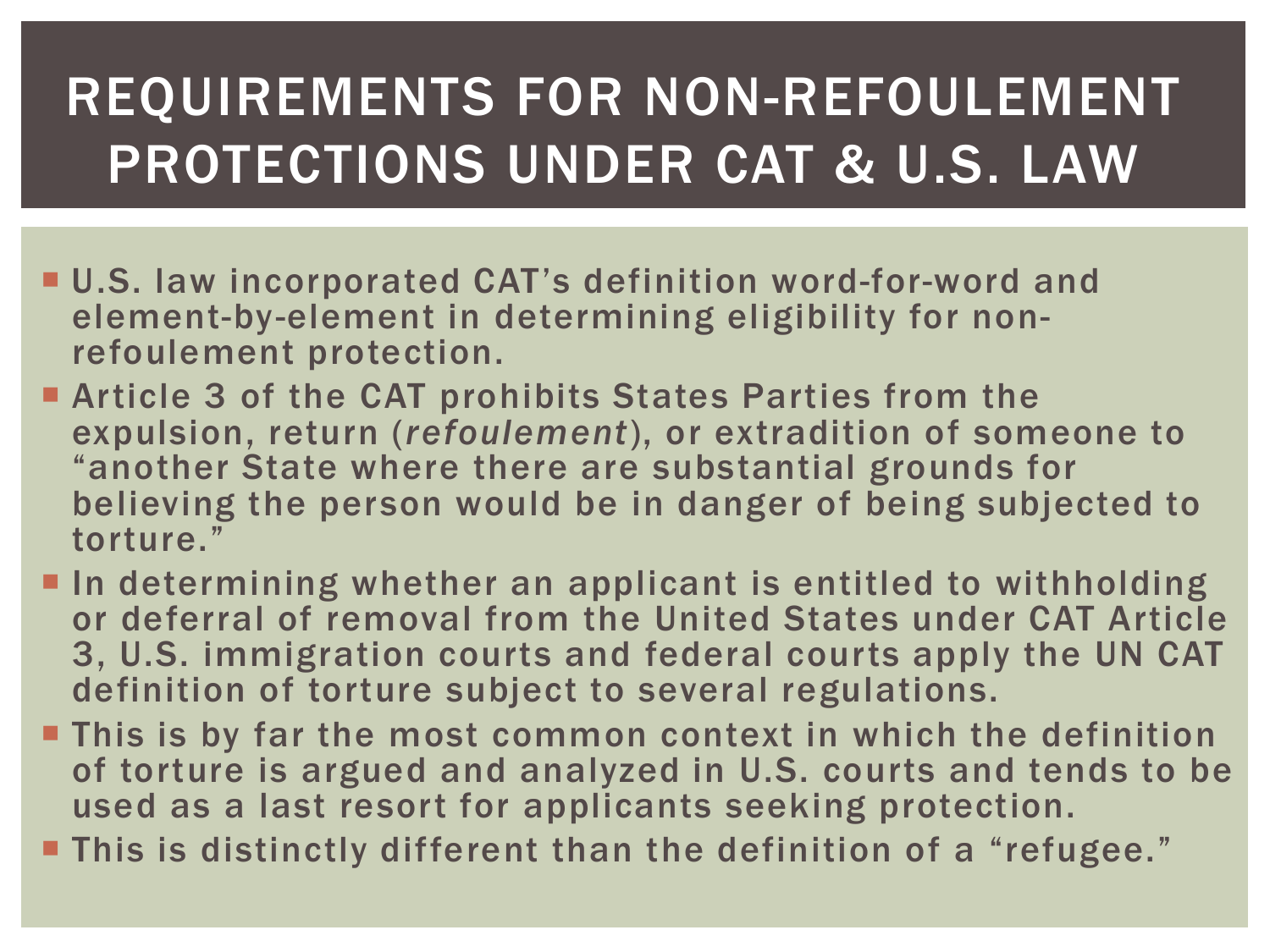#### RECAP: US DEFINITION

#### **The Torture Act defines torture as:**

- **F** "an **act** committed by a person
- **Example 2 and 3 and 2 arms in the color of law**
- **Specifically intended to inflict**
- **Severe** physical or mental pain or suffering
- (other than pain or suffering incidental to lawful sanctions) upon another person
- **E** within his custody or physical control."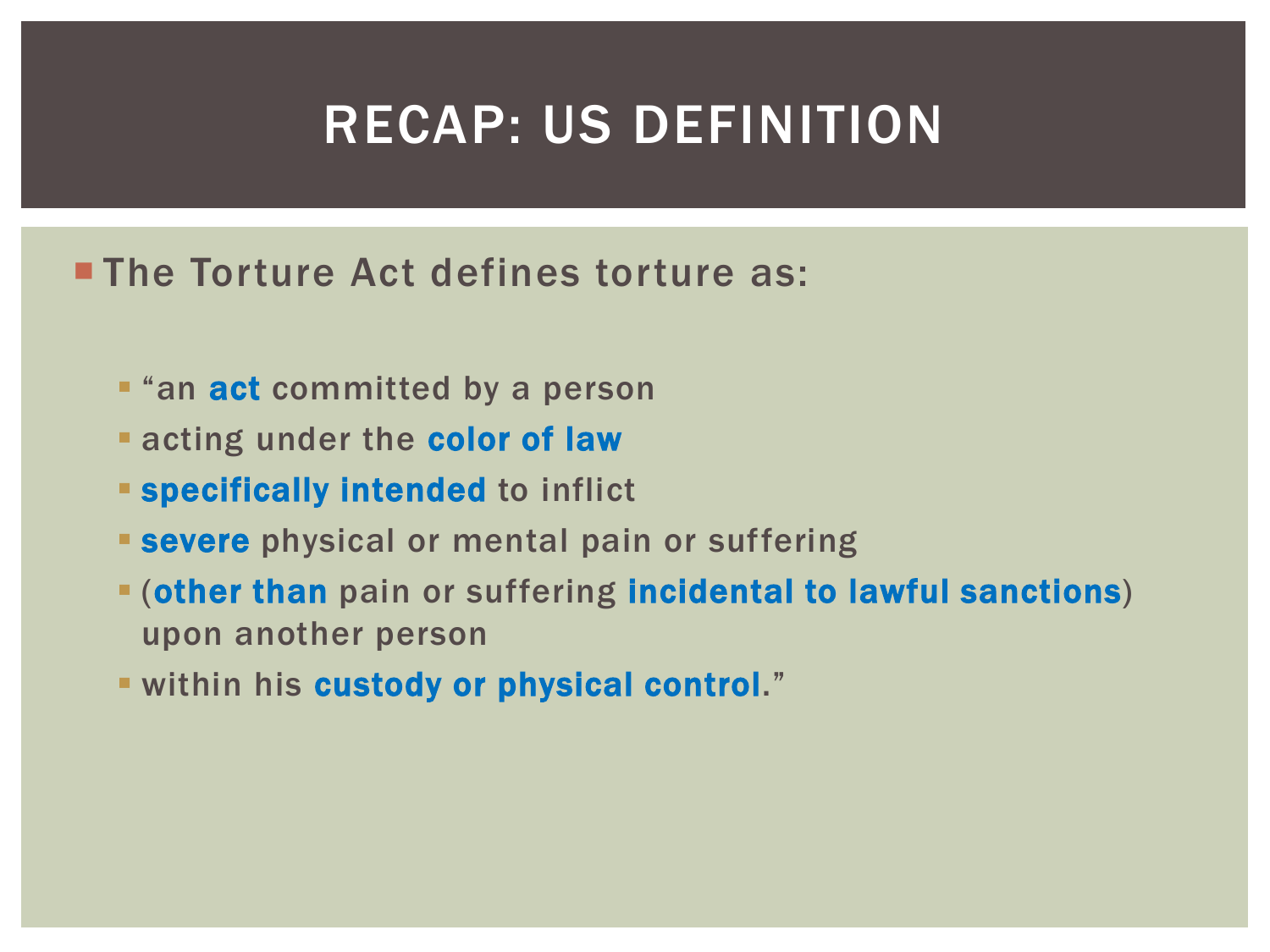#### RECAP: UNCAT DEFINITION

#### ■ "any act

- **E** by which severe pain or suffering, whether physical or mental,
- **E** is intentionally inflicted on a person
- **Firm 6 Is 19 Is 19 Is 19 Is 19 Is 19 Is 19 Is 19 Is 19 Is 19 Is 19 Is 19 Is 19 Is 19 Is 19 Is 19 Is 19 Is 19 I** information or a confession, punishing him for an act he or a third person has committed or is suspected of having committed, or intimidating or coercing him or a third person, or for any reason based on discrimination of any kind,
- when such pain or suffering is inflicted by or at the instigation of or with the consent or acquiescence of a public official or other person acting in an official capacity.
- It does not include pain or suffering arising only from, inherent or incidental to lawful sanctions."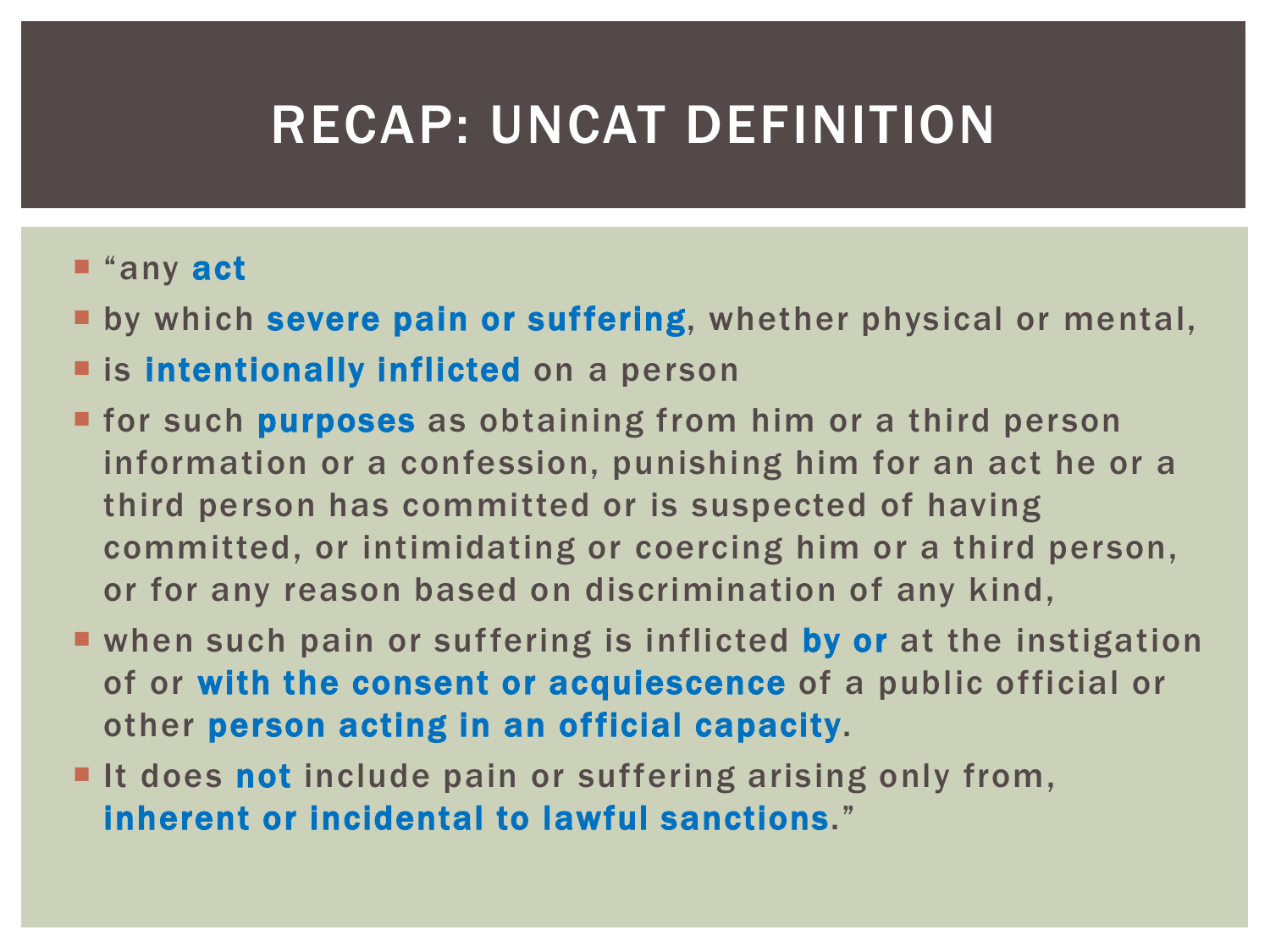### FACT PATTERN 3

In a coup, the military overthrew the civilian government in Haiti and took over the reins of power, sending much of the country into chaos. The military itself was primarily concentrated in the capital Port au Prince and paid much attention to holding the city. For years, an opposition group (AOG) had quietly been amassing weapons and carrying out vandalism and local attacks in the north of the country, but had not challenged the central or local governments. Its new leadership had political and territorial ambitions. With the military's concentration on the capital, AOG was able to take over northern parts of the country, drive out the few military troops, and control a large part of the northern territory.

AOG began to deliver basic services to those in its territory, took over the local ports and erected checkpoints along the main roadways. It sent out a decree with a strict moral code. It spread terror among civilians and carried out public executions to strictly enforce its code. Michel, a former local government employee did not leave the north when the military was driven out. AOG discovered that Michel worked for the Haitian government. It captured and held him in a makeshift prison for several months. Guards beat him and called him a traitor. He escaped by faking death and being thrown out of the prison with other bodies. He left Haiti for the United States. Since his arrival here, the Haitian military regained control of the north after several months of fighting.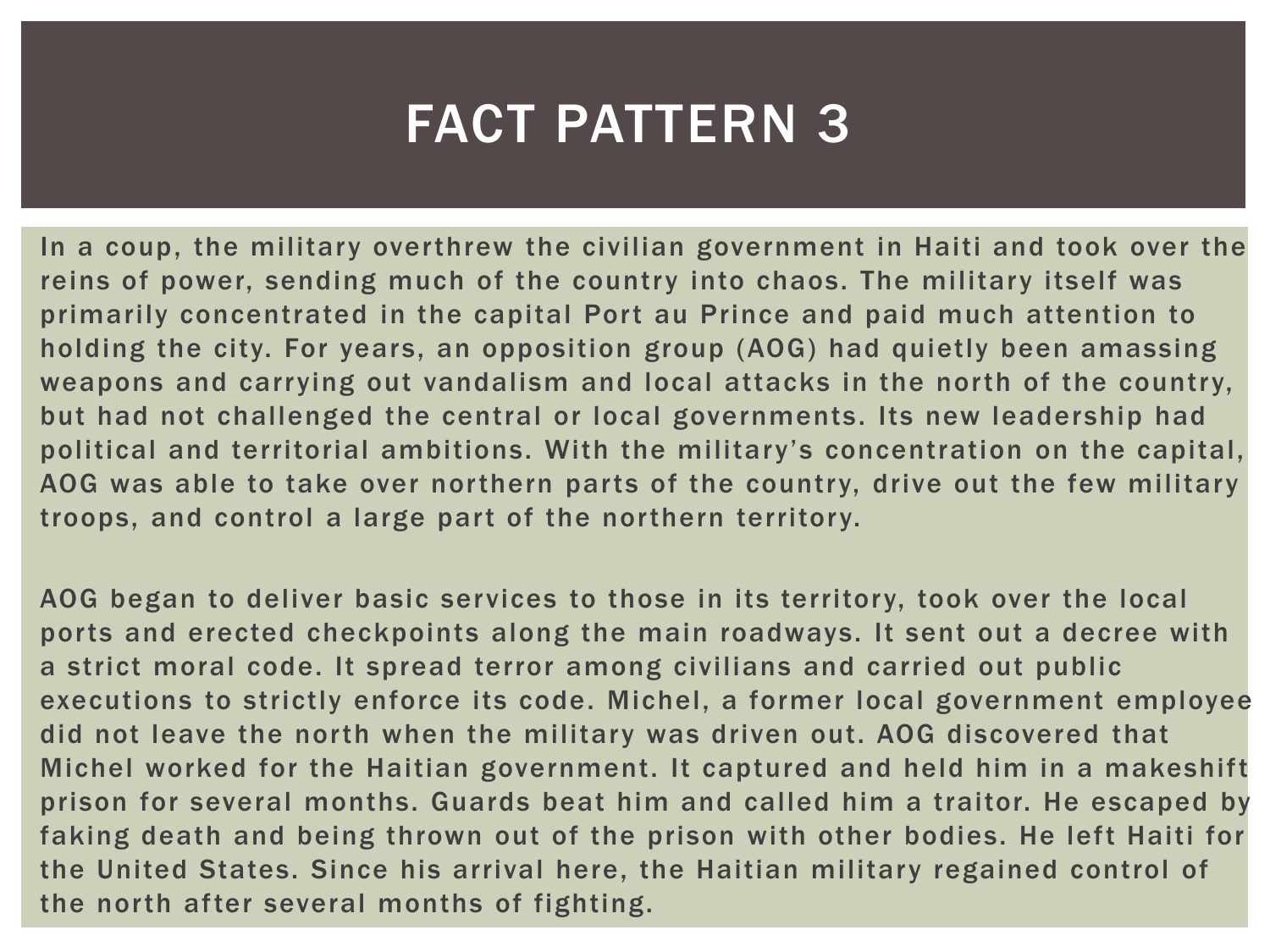#### FACT PATTERN 3

In a coup, the military overthrew the civilian government in Haiti and took over the reins of power, sending much of the country into chaos. The military itself was primarily concentrated in the capital Port au Prince and paid much attention to holding the city. For years, an opposition group (AOG) had quietly been amassing weapons and carrying out vandalism and local attacks in the north of the country, but had not challenged the central or local governments. Its new leadership had political and territorial ambitions. With the military's concentration on the capital, AOG was able to take over northern parts of the country, drive out the few military troops, and control a large part of the northern territory.

AOG began to deliver basic services to those in its territory, took over the local ports and erected checkpoints along the main roadways. It sent out a decree with a strict moral code. It spread terror among civilians and carried out public executions to strictly enforce its code. Michel, a former local government employee did not leave the north when the military was driven out. AOG discovered that Michel worked for the Haitian government. It captured and held him in a makeshift prison for several months. Guards beat him and called him a traitor. He escaped by faking death and being thrown out of the prison with other bodies. He left Haiti for the United States. Since his arrival here, the Haitian military regained control of the north after several months of fighting.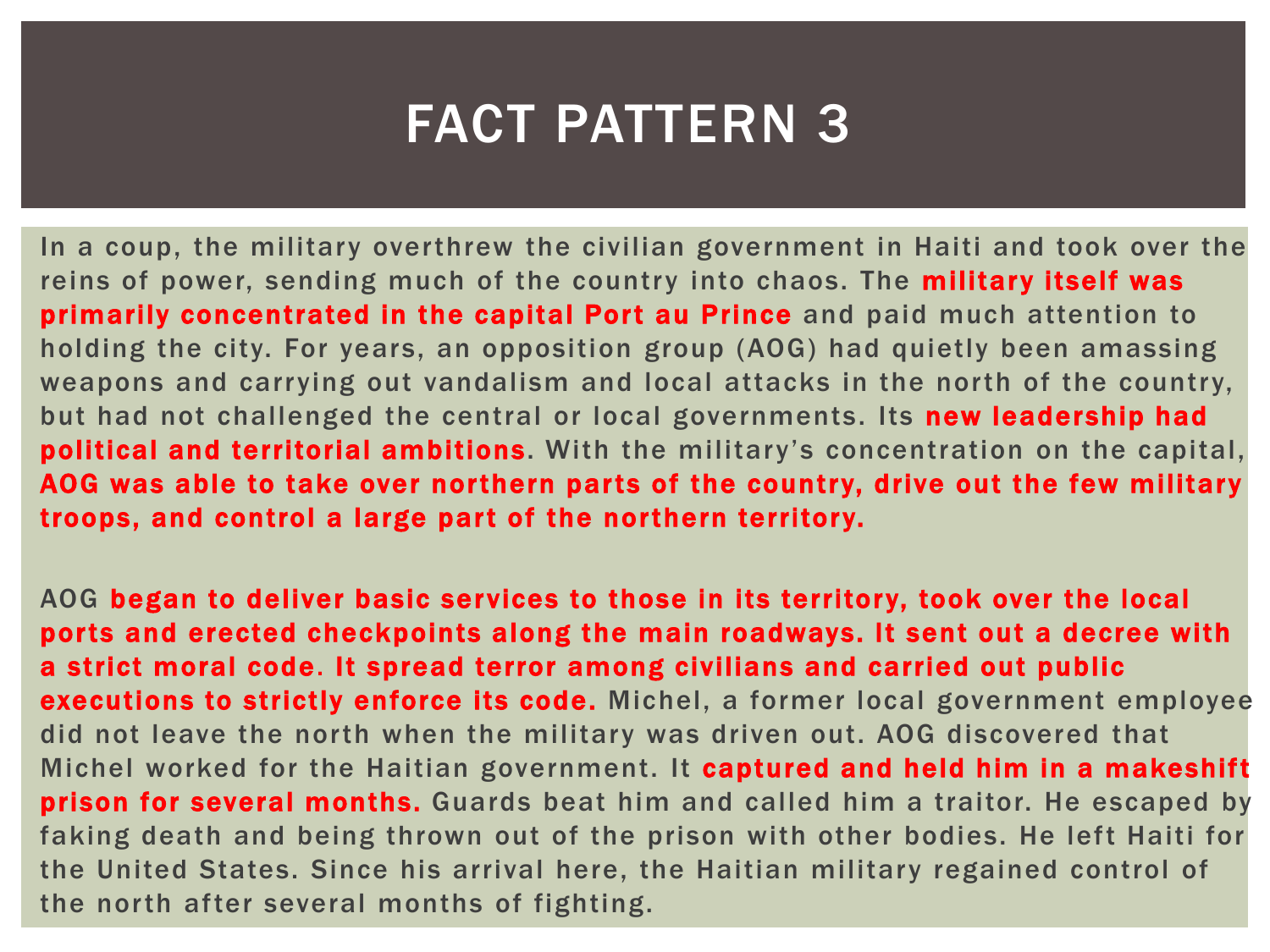## CHALLENGE OF ELIGIBILITY FRAMEWORK

- A rarely utilized penal statute and its legal interpretations guide a clinical determination to provide services.
- **Torture treatment centers, in addition to assessing eligibility on** symptoms and clinical needs, must grapple with making legal determinations regarding whether an act was (a) sufficiently severe, (b) inflicted under the color of law, (c) motivated by the perpetrator's specific intent to cause the severe pain or suffering, and (d) committed under the offender's custody or physical control.
- Courts and other legal actors struggle with the above guidelines in immigration and liability contexts.
- **Practitioners that are not legally trained are left to make** complicated legal determinations. 2/3 of medical and psychological research on torture fails to define what is meant by the term "torture."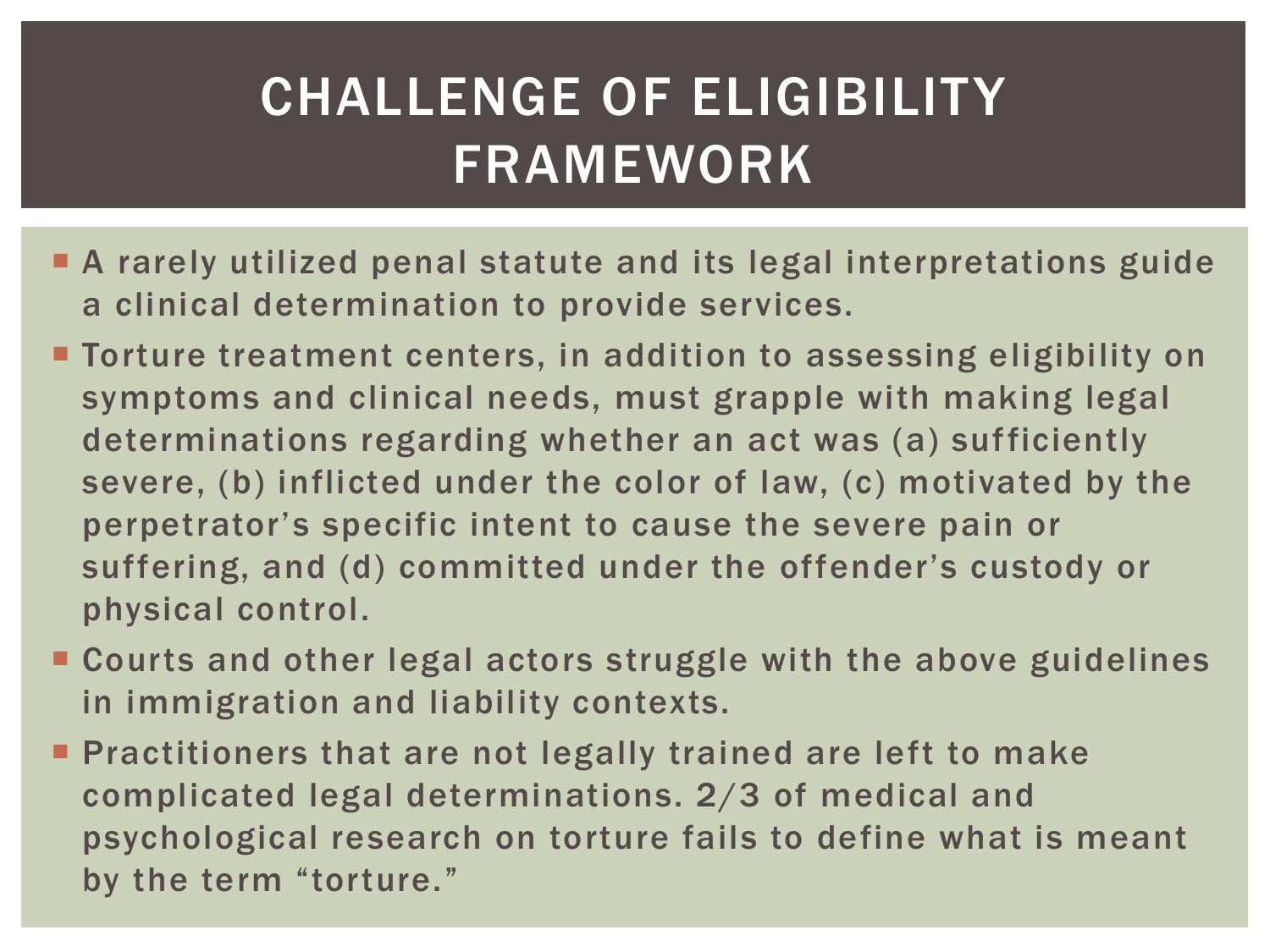#### WHAT HAS BEEN THE IMPACT OF DIFFERENT DEFINITIONS?

- **To provide rehabilitative services to refugees and other survivors** of torture, treatment centers are directed to apply the more restrictive criminal definition provided for in the U.S. Code, despite the absence of any penological goals in the TVRA.
- **There is little indication that an application of the less restrictive** CAT definition will result in more clarity or flexibility for torture treatment centers, as U.S. regulations and jurisprudence interpreting CAT would still apply in a strictly legal context.
- **For purposes of providing protection to (potential) torture victims,** immigration and federal courts have long applied the UN definition as provided for in statute and federal regulations but have narrowed the definition over the years to be interpreted closer to the Torture Act definition.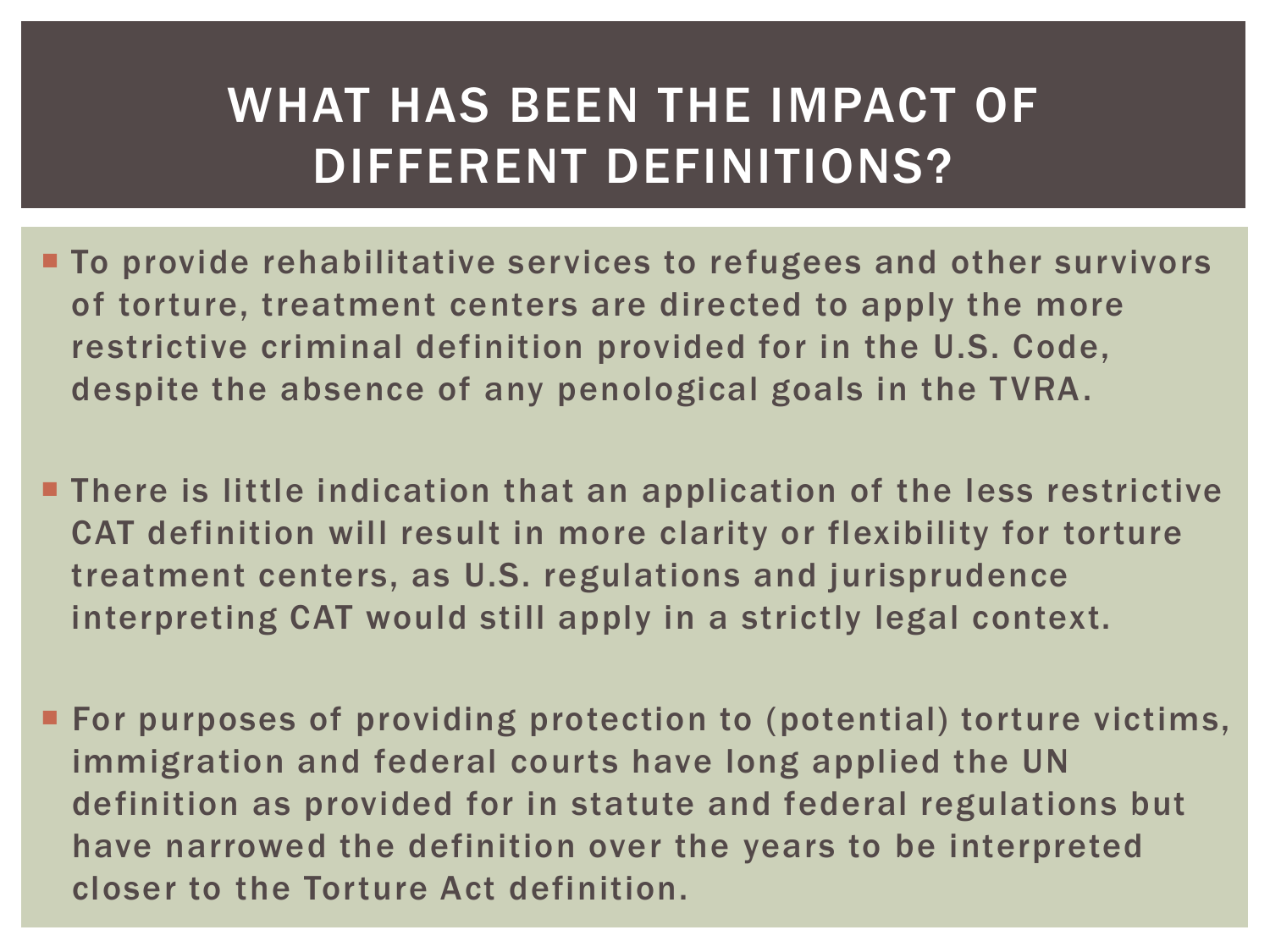#### TORTURE TREATMENT CENTERS ELIGIBILITY DETERMINATIONS

I

- **Each torture treatment center and service provider has its own** methods for making eligibility determinations.
- **For the Center for Victims of Torture, it is a multilayered** process:
	- When clients seek services, a CVT staff person conducts an initial interview and fills out a form that includes a description of the events that led to their seeking CVT's services.
	- After an initial intake with the client, a team of clinicians assembles to determine whether each client is eligible for services.

 The follow-up consultation will demonstrate the different processes in more detail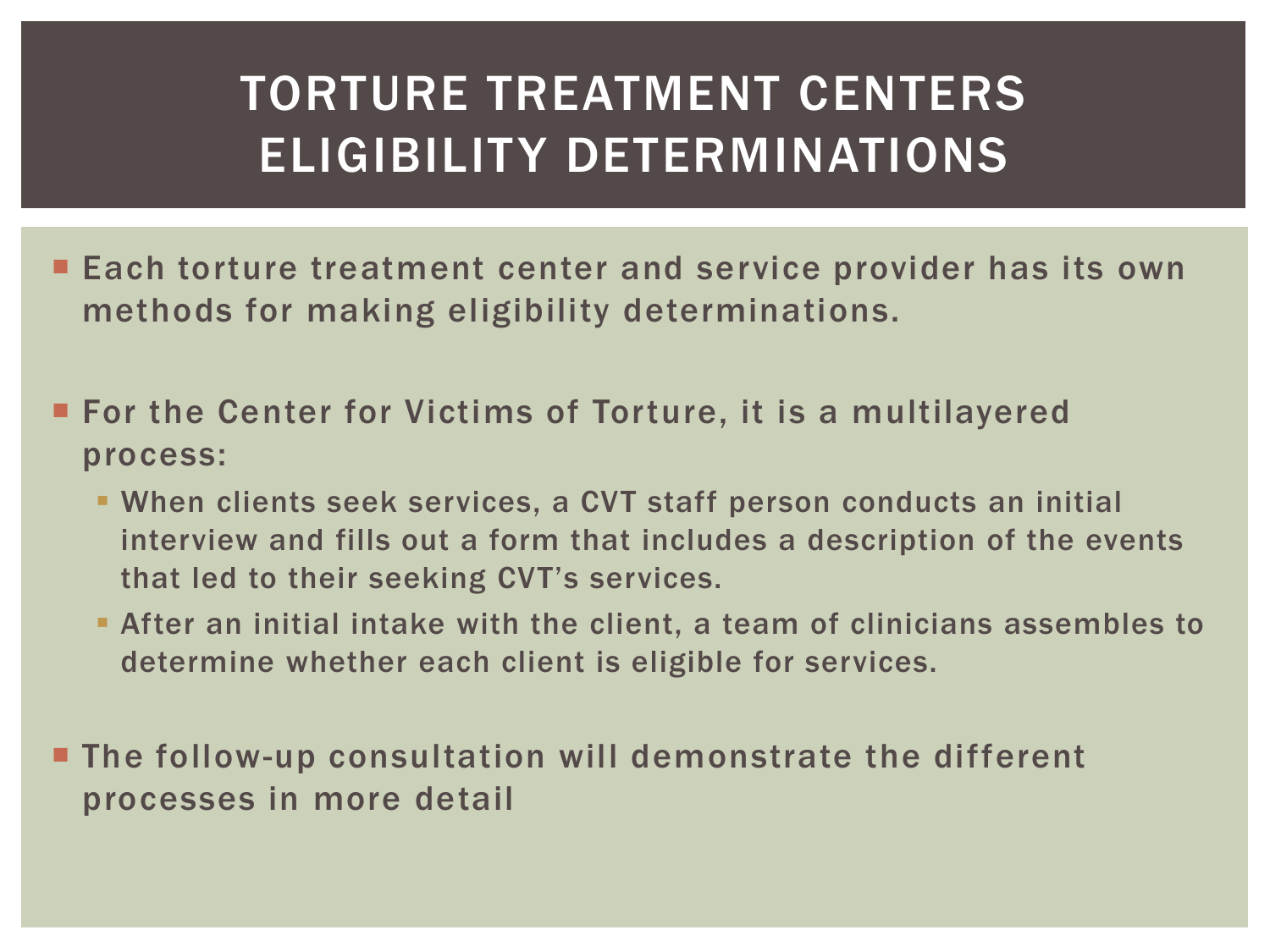### ELIGIBILITY DETERMINATIONS

- **EXTE:** Clinicians make eligibility determinations on two levels.
	- whether the client's symptoms make them eligible for services. A clinical determination.
	- whether the client was in fact tortured and meets the legal definition provided in the Torture Victim Relief Act. A legal determination.
- CVT uses the TSCL-R (Torture Screening Checklist Revised), which was created by the Bellevue/NYU Program for Survivors of Torture, with permission.
- **The checklist asks whether the potential client was specifically** targeted, the level of state action involved, where the acts took place, and whether the act was intentional. It also uses a checklist for "fit" determination.
- **Depending on the answers, a team of clinicians determines** whether the acts fit within either the UN or the U.S. definitions.
- No lawyers or persons specifically trained in the law in this area are present for the eligibility determinations.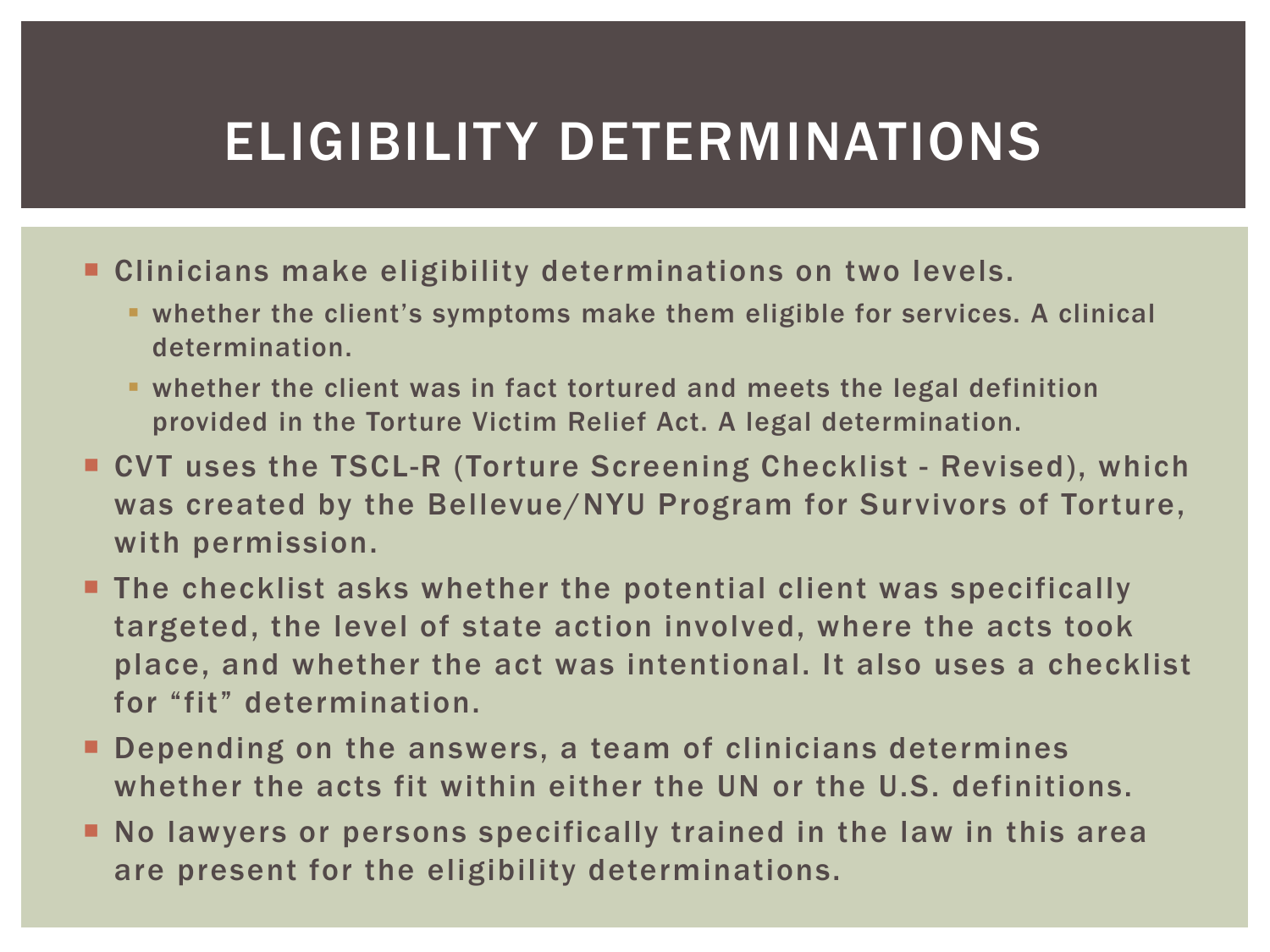## ELIGIBILITY DETERMINATIONS: CHALLENGES

- **Examples of scenarios that service providers struggle with:** 
	- Whether tribal leaders, families, or other "official" entities are acting under color of law, in particular in situations where the central or local governments have little or no power over the region. In these circumstances national governments are usually irrelevant and one cannot go to national or local police to stop intimidation, harassment or abuse by tribal leaders.
	- In regions where a government can barely operate because it has been overrun by non-state militias, do actions by those militias constitute either acquiescence or color of law? What if the armed groups have overrun an area and are seeking to assert control as a governmental entity as in Boko Haram in Northern Cameroon?
	- What level of harassment without physical confinement to a particular space is sufficient to show custody and control? For example, would a situation where a survivor is being stalked and constantly watched constitute custody? Would pillaging one's home constitute custody? Would attempting to assassinate someone by trying to run them over repeatedly constitute custody or control?